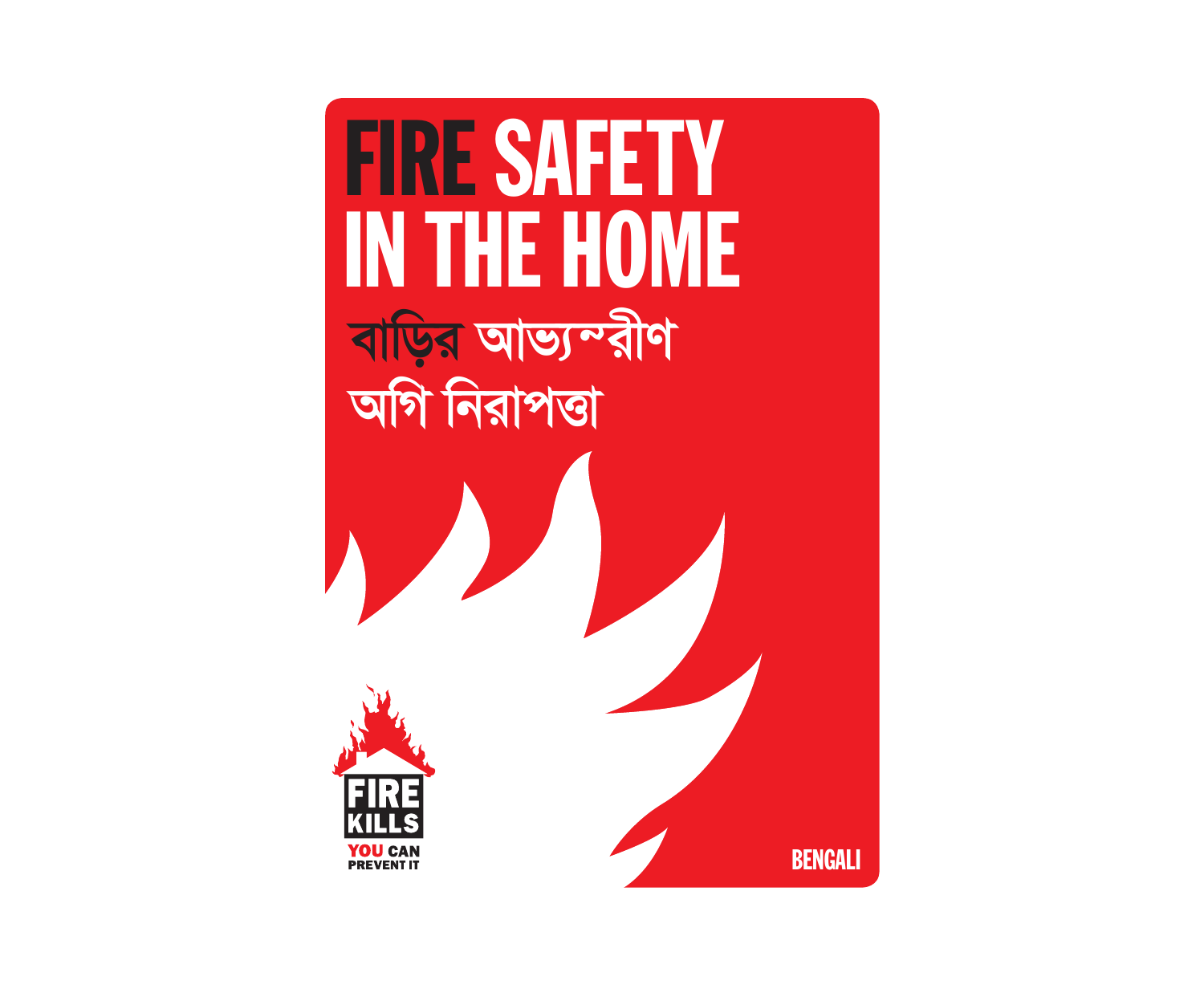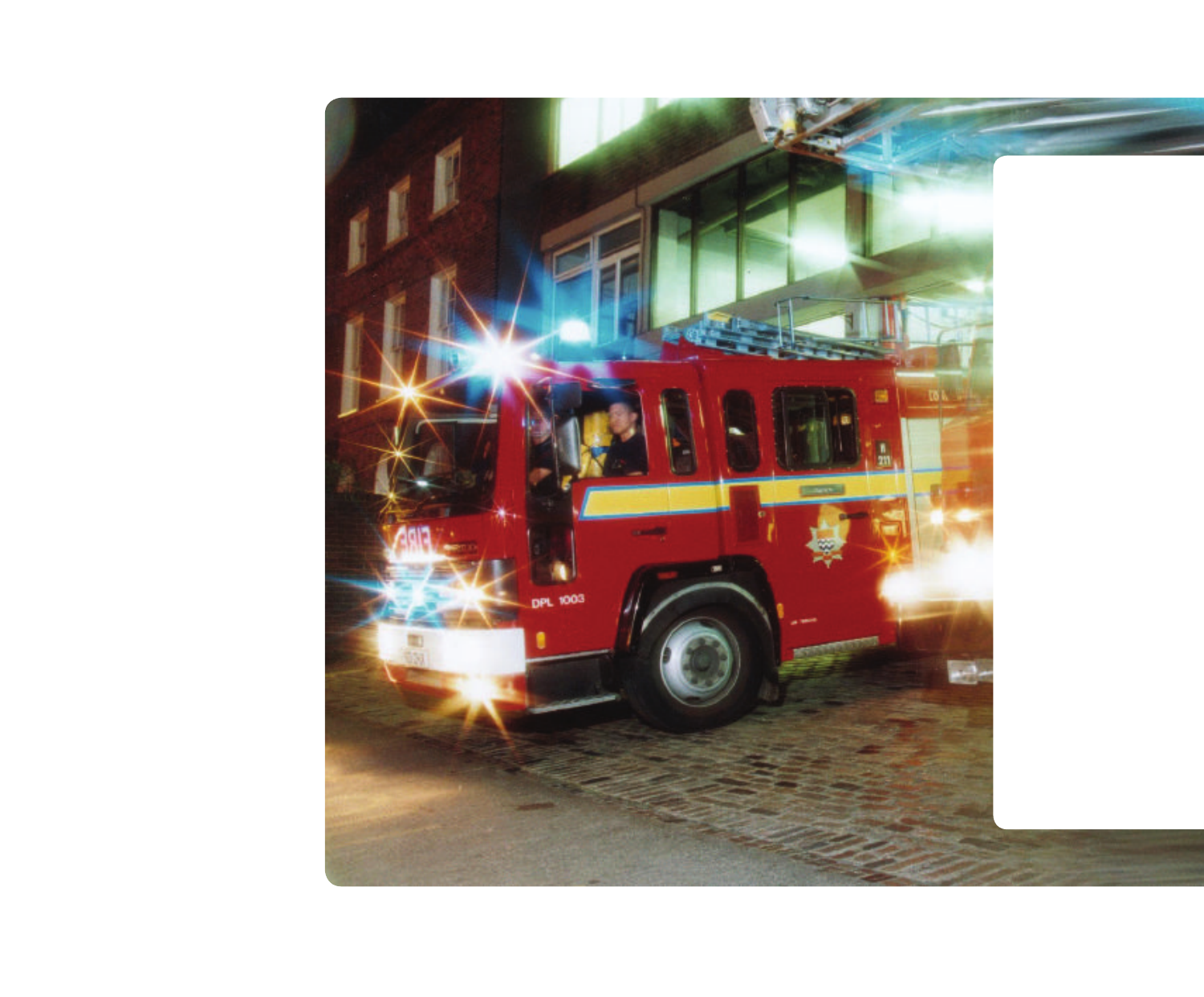#### Did vou know...?

- You're twice as likely to die in a fire if you don't have a smoke alarm that works.
- 90 people die each year because the battery in their smoke alarm was flat or missing.
- Over half of home fires are caused by cooking accidents.
- More than five fires a day are started by candles.
- Every three days someone dies from a fire caused by a cigarette.
- Faulty electrics (appliances, wiring and overloaded sockets) cause around 7,000 house fires across the country every year.

আপনি কি জানতেন ... ?

- যদি আপনার কাছে সচল স্মোক এলাৰ্ম না থাকে তবে আগুনে পডে মত্যুর সম্ভাবনা দ্বিগুন।
- স্মোক এলার্মের ব্যাটারী নিঃশেষ হয়ে যাওয়া বা না থাকার কারণে প্রতি বছর  $90$  জন মানষের মত্য ঘটে।
- অর্ধেকের বেশি গহস্থালী অগ্নিকান্ড ঘটে রান্নাকালীন দর্ঘটনা দ্বারা।
- দৈনিক পাঁচটিরও বেশি অগ্মিকান্ডের সত্ৰপাত হয় মোমবাতির দ্বারা।
- প্ৰতি তিন দিনে একজন ব্যক্তি সিগারেট দ্বারা প্রজলিত আগুনে মত্যুবরণ করে।
- $\bullet$  দেশব্যাপী প্রতি বছর প্রায়  $7000$ গহস্তালী অগ্নিকান্ডের সত্রপাত হয় ক্রণ্টিযুক্ত বিদ্যুৎ ব্যবস্থার কারণে (যেমন- বৈদ্যতিক সরঞ্জামাদি. ওয়্যারিং (তার সংযোজন প্রণালী) ও ওভারলোডেড (অতিরিক্ত চাৰ্জযুক্ত) সকেট।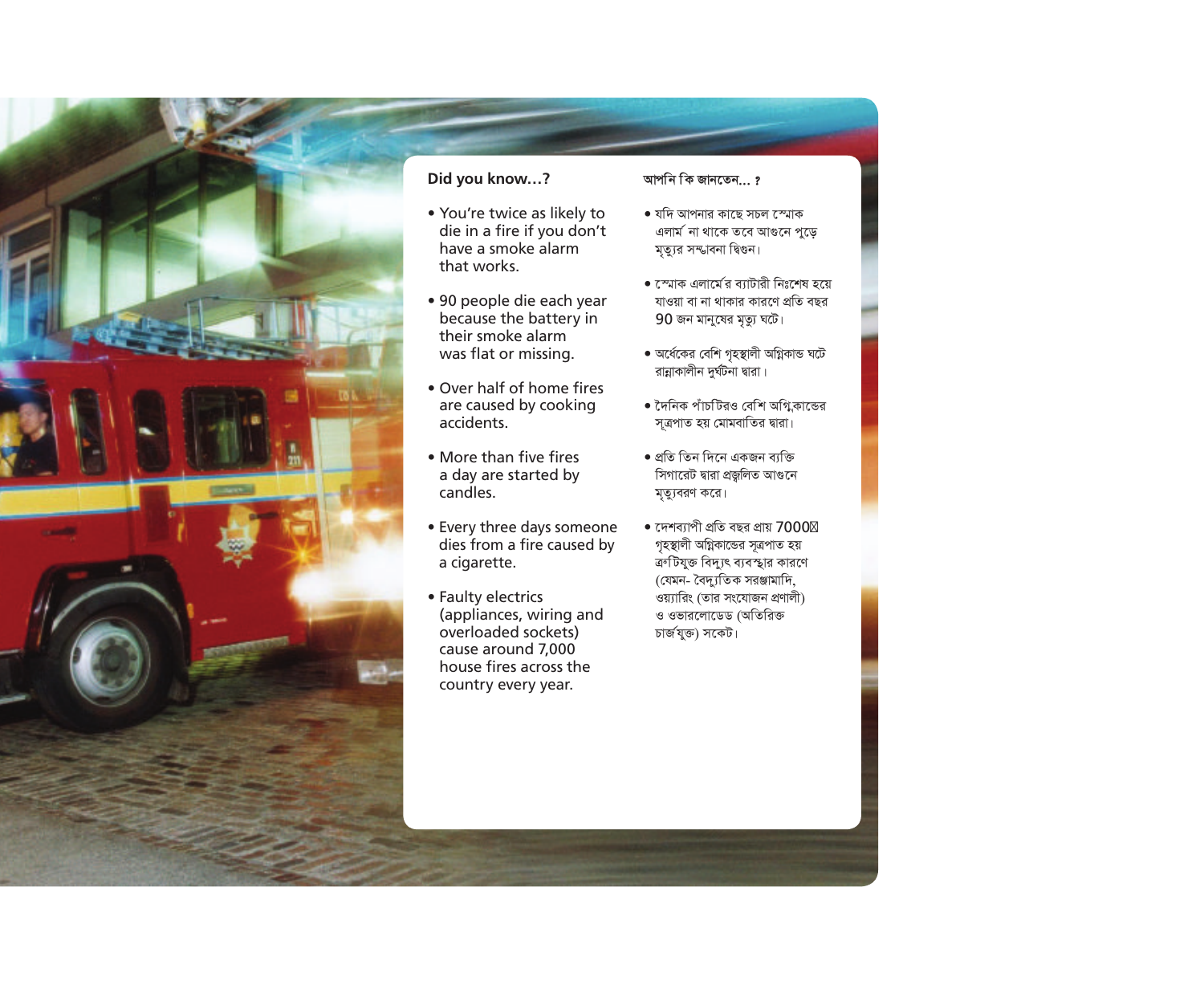**NOTECT YOUP** SMOKA **NLARM.S** 

The easiest way to protect your home and family from fire is with a smoke alarm.

**Get it Install it Check it. It could** save vour life.

স্মোক এলার্ম দ্বারা আপনার বাড়ি সুরক্ষিত করুন

অগ্নি দর্ঘটনা থেকে আপনার বাড়ি ও পরিবারের সুরক্ষায় স্মোক এলাৰ্মই সৰ্বাপেক্ষা <mark>সহজ উপায়।</mark>

 $\frac{1}{2}$ এটি জোগাড করুন । এটি <mark>স্</mark>তাপন করুন। এটি পরীক্ষা করুন। এটি আপনার জীবন <mark>বক্ষা করতে পারে।</mark>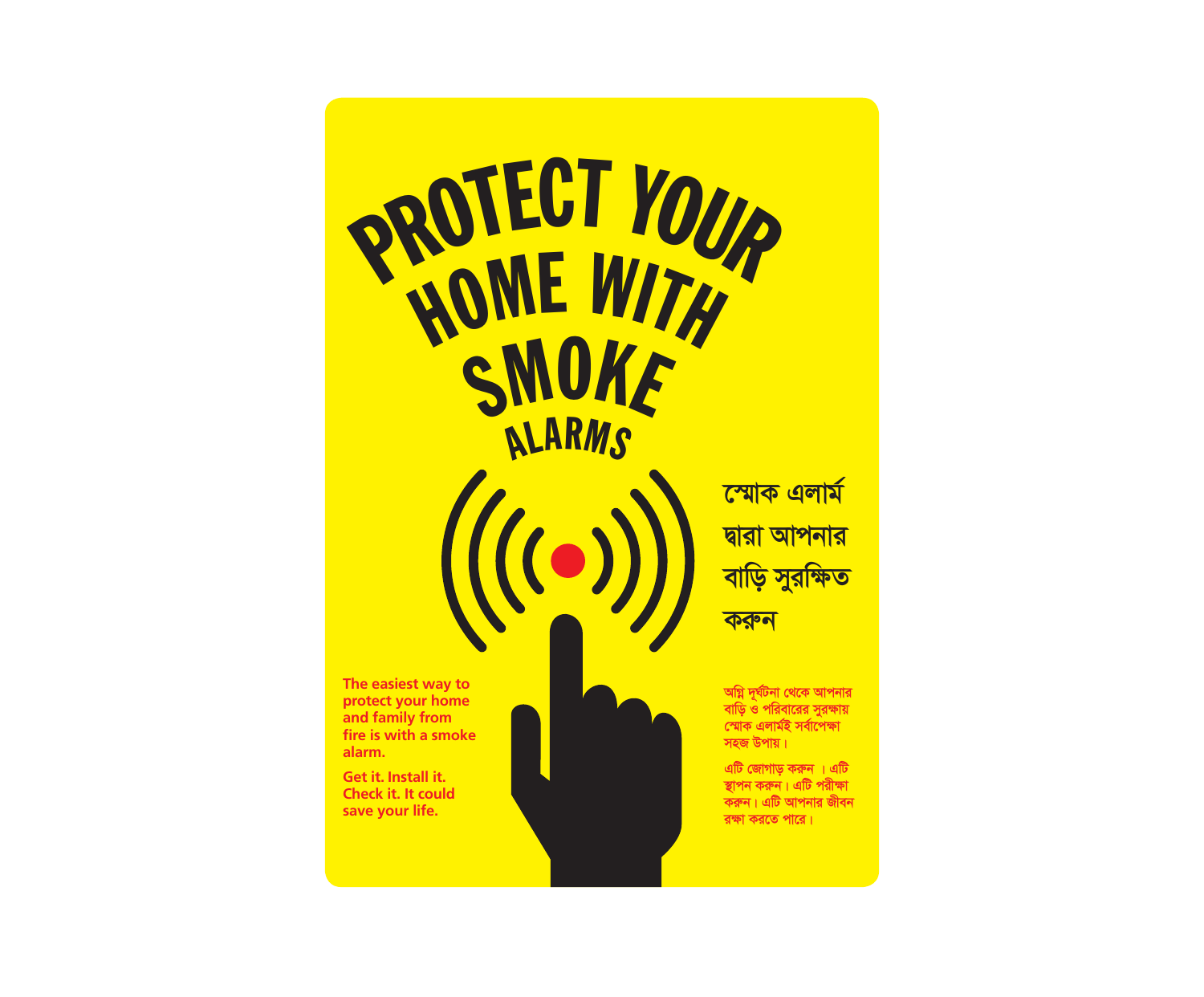## **Choosing your smoke alarm**

- Fit smoke alarms on every level of your home.
- Smoke alarms are cheap and easy to install.
- They are available from DIY stores, electrical shops and most high street supermarkets.
- There are a variety of different models to choose from. Your local Fire and Rescue Service will be happy to give you advice on which one is best suited for you.
- Look out for one of these symbols, which shows the alarm is approved and safe.

*আপ*নার স্মোক এলার্ম *কি*ভাবে বাছাই করবেন

- আপনার বাড়ির প্রত্যেক তলায় শ্মোক এলাৰ্ম লাগান।
- $\bullet$  স্মোক এলার্ম সহজে ও কম খরচে স্থাপনযোগ্য।
- স্মোক এলার্ম ডি.আই.ওয়াই স্টোর,<br>ৌবেদ্যতিক সরঞ্জামাদির দোকান এবং *†ewkifvM nvBI‡q mcy vi gv‡K‡© U*  পাওয়া যায়।
- বিভিন্ন মডেলের স্মোক এলার্ম পাওয়া যায়। কোন মডেলটি *সবচে*য়ে উপযোগী এ ব্যাপারে *(*লাকাল ফাযার এন্ড রেসকিউ *সা*ৰ্ভিস আপনাকে পৱামৰ্শ দিতে পেরে খশী হবে।
- এলার্মটি অনুমোদিত এবং *নিৱাপদ কি না তা নিশ্চিত হতে নিচের প্রতীকগুলোর মধ্যে যে* কোন খঁজে নিন।

## গুরুতপণ পরামশ **Top tip**



### **Fit smoke alarms**  *‡¯§vK Gjvg© jvMvb*



British Standard Kitemark



£5 COULD SAVE YOUR LIFE

**£5** *Avcbvi Rxeb i¶v*  করতে পারে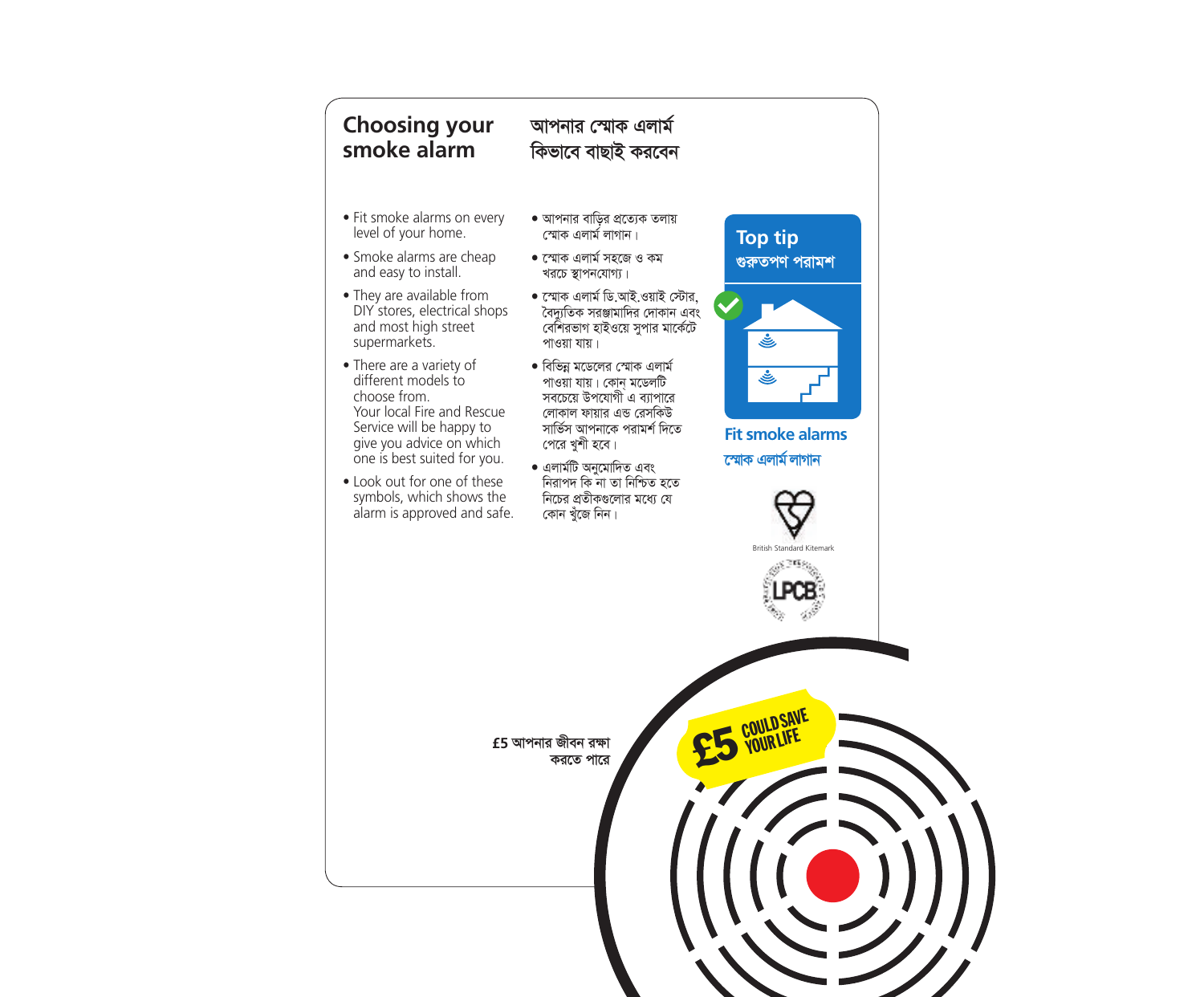## **How to make sure your smoke alarm works**

#### **Test the batteries in your smoke alarm every week. Change them every year. Never remove them.**

- Never disconnect or take the batteries out of your alarm if it goes off by mistake.
- Standard battery operated alarms are the cheapest option, but the batteries need to be replaced every year.
- A lot of people forget to check the batteries, so longer life batteries are better.
- An alarm with ten-year batteries is the best option.
- Mains-powered alarms are powered by your home power supply. Generally they don't need replacable batteries, but need to be installed by a qualified electrician.
- Alarms that plug into a light socket use a rechargeable battery, which is charged when the light is on.
- You can even have linked alarms installed, so that when one alarm detects a fire they all go off together. This is useful if you live in a large house or over several levels.

Strobe light and vibrating pad alarms are available for those who are deaf or hard of hearing. Contact the Royal Institute for Deaf People Information Line on **0808 808 0123** 

## *Avcbvi †¯§vK Gjvg© mPj Av‡Q কিনা তা নিশ্চিত করার উপায়*

<u>পাত স্প্তাহে আপনাুর স্মোক এলামুটির ব্যাটারী</u> পরীক্ষা করুন । পুতি বছর এটি পরিবতন করুন। কখনো এগুলি সরিয়ে রাখবেন না।

- আপনার স্মোক এলার্ম ভুলবশতঃ চালু হয়ে গেলে এটি কখনো বিচ্ছিন্ন করে রাখবেন না অথবা ব্যাটারী গুলো এলার্ম হতে বের করে রাখবেন না।
- মানসম্মত ব্যাটারীচালিত এলার্ম সবচেয়ে সস্তা ব্যবস্থা,<br>কিন্তু ব্যাটারী প্রতি বছর পরিবর্তন করতে হবে।
- অনেকেই ব্যাটারী পরীক্ষা করতে ভলে যায়, সতরাং  $\widehat{\mathsf{R}}$ র্ঘমেয়াদী ব্যাটারী ব্যবহার করাই উত্তম।
- দশ বছর মেয়াদী ব্যাটারী-ই সবচেয়ে ভালো ব্যবস্থা।
- আপনার বাডির বিদ্যুৎ সরবরাহ হতে মেইন্স-পাওয়ারড এলাৰ্মে বিদ্যৎ সৱবঁৱাহ কৱা হয়। সাধাৱণত এই *(*ক্ষত্রে পরিবর্তনযোগ্য ব্যাটারী দরকার হয় না, কিন্তু এটা একজন দক্ষ বৈদ্যুতিক মিস্ত্ৰী দ্বারা স্থাপন হয়।
- *‰e`¨ywZK evwZi m‡K‡U ¯v' wcZ Gjv‡g© wiPv‡Re© j*  ব্যাটারী ব্যবহৃত হয়, বাতি জললে এগুলো চার্জ হয়।
- আপনি আন্তঃসংযোগকত এলার্মও ব্যবহার করতে *cv‡ib, Gi d‡j †Kvb GKwU Gjvg© Av¸b wPwýZ*  করলে সবগুলোই একসাথে বেজে ওঠে। আপনি যদি *GKwU eo evwo‡Z A\_ev K‡qK Zjv R‡yo emevm*  করেন তাহলে এই ব্যবস্তা আপনার সহায়ক হবে।

ইন্স্টিটিউট ফর ডেফ পিপল ইনফরমেশন লাইন এ *ব*ধির অথবা কানে কম শোনা ব্যক্তিদের জন্য স্টোব লাইট এবং ভাইবেটিং প্যাড পাওয়া যায়। রয়েল **0808 808 0123 নম্বে যোগাযোগ করুন।**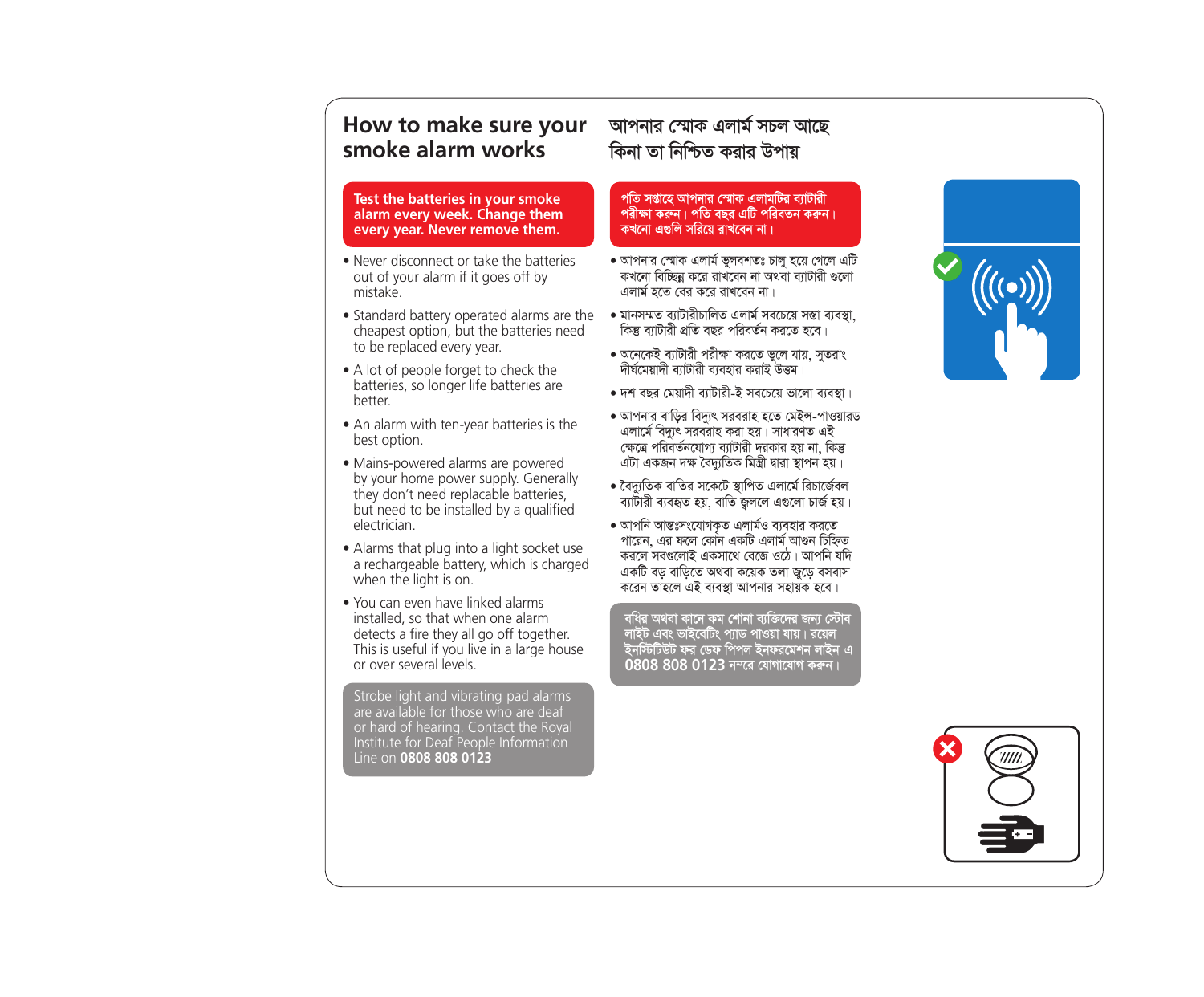## গুরুতপণ পরামশ **Top tip**



**Test it**  পরীক্ষা করুন



## **Fitting your smoke alarm**

- Don't put alarms in or near kitchens or bathrooms where smoke or steam can set them off by accident.
- The ideal position is on the ceiling, in the middle of a room, or on the hallway and landing, so you can hear the alarm throughout your home.
- If it is difficult for you to fit your alarm yourself contact your local Fire and Rescue Service for help. They'll be happy to install it for you.

## *Avcbvi †¯§vK Gjvg© †hLv‡b*

*¯v' cb Ki‡eb* 

- রান্না ঘর বা বাথরুমের কাছাকাছি স্মোক এলার্ম স্থাপন করবেন না। *কারণ এসব স্থানে দূর্ঘটনাবশতঃ* ধোঁয়া বা বাম্প স্মোক এলার্ম  $\frac{1}{\ln(2)}$  ভালিয়ে দিতে পাবে।
- $\bullet$  স্মোক এলার্ম স্থাপন করার আদর্শ স্থান হচ্ছে সিলিং, ঘরের *মাঝামাঝি কোন স্থান অথবা হলও*য়ে এবং ল্যান্ডিং-এর উপর যাতে আপনি পরো বাডি জডেই এলার্ম শুনতে পান।
- যদি এলার্ম স্থাপন করা আপনার জন্য কষ্টসাধ্য হয় তবে আপনি  $\tau$ লাকাল ফায়ার এন্ড রেসকিউ সার্ভিসের সাহায্য নিন, আপনার জন্য তারা তা সানন্দেই স্থাপন করবে।

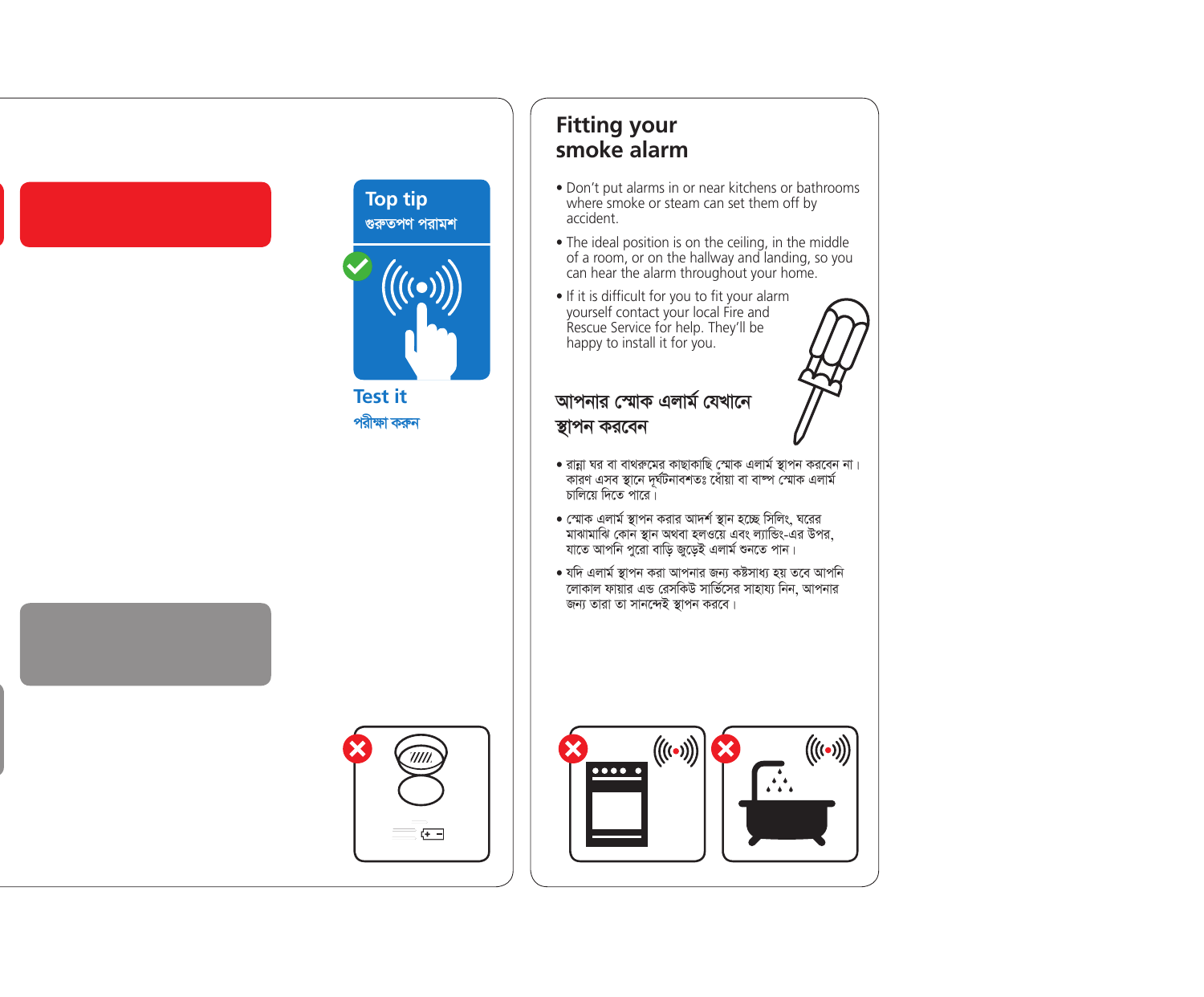## *আপ*নার স্মোক এলার্মের পরিচর্যা

## **Looking after your smoke alarm**

- Make checking your smoke alarm part of your regular household routine.
- Test it by pressing the button until the alarm sounds. If it doesn't sound, you need to replace the battery.
- If your smoke alarm starts to beep on a regular basis, you need to replace the battery immediately.
- If it is a ten year alarm, you will need to replace the whole alarm every ten years.

#### **Other equipment you could consider**

- Fire blankets are used to put out a fire or wrap a person whose clothes are on fire. They are best kept in the kitchen.
- Fire extinguishers shoot out a jet to help control a fire. They are quick and simple to use, but always read the instructions first.
- $\bullet$  স্মোক এলার্ম পরীক্ষণ আপনার গহস্তালী রুটিনের অংশ হিসেবে বিবেচনা করুন।
- $\bullet$  এটি পরীক্ষার জন্য এলার্ম বেজে ওঠা পর্যন্ত বোতাম চেপে রাখন। এটা যদি আওয়াজ না করে, তাহলে ব্যাটারী পরিবর্তন করা আপনার প্রয়োজন।
- $\bullet$  যদি আপনাব *স্মো*ক এলাৰ্ম নিয়মিত বাজতে শুক করে, তবে দত ব্যাটারী বদলানো উচিত।
- যদি এটি দশ বছর মেয়াদী এলার্ম হয় তবে পরো এলার্মটি প্রতি দশ বছর অন্তর বদলাতে হবে।

#### <u>অন্যান্য যন্ত্ৰপাতি যা আপনি বিবেচনা কবতে পাবেন</u>

- আঞ্চন নিভাতে অগ্নি নিৰ্বাপক কম্বল ব্যবহার করা যায বা কোন ব্যক্তির কাপডে আগুন লাগলে তাকে কম্বলে মুড়িয়ে ফেলুন। এগুলি রান্নাঘরে রাখাই যুক্তিযুক্ত।
- অগ্নি নিৰ্বাপক যন্ত্ৰ আগুন নিভাতে জেট নিক্ষেপ করে। <u>এগুলো দ্রুত এবং সহজেই ব্যবহার করা যায়, কিন্তু</u> সবসময় নিৰ্দেশনাগুলো প্ৰথমে পড়ে নিন।

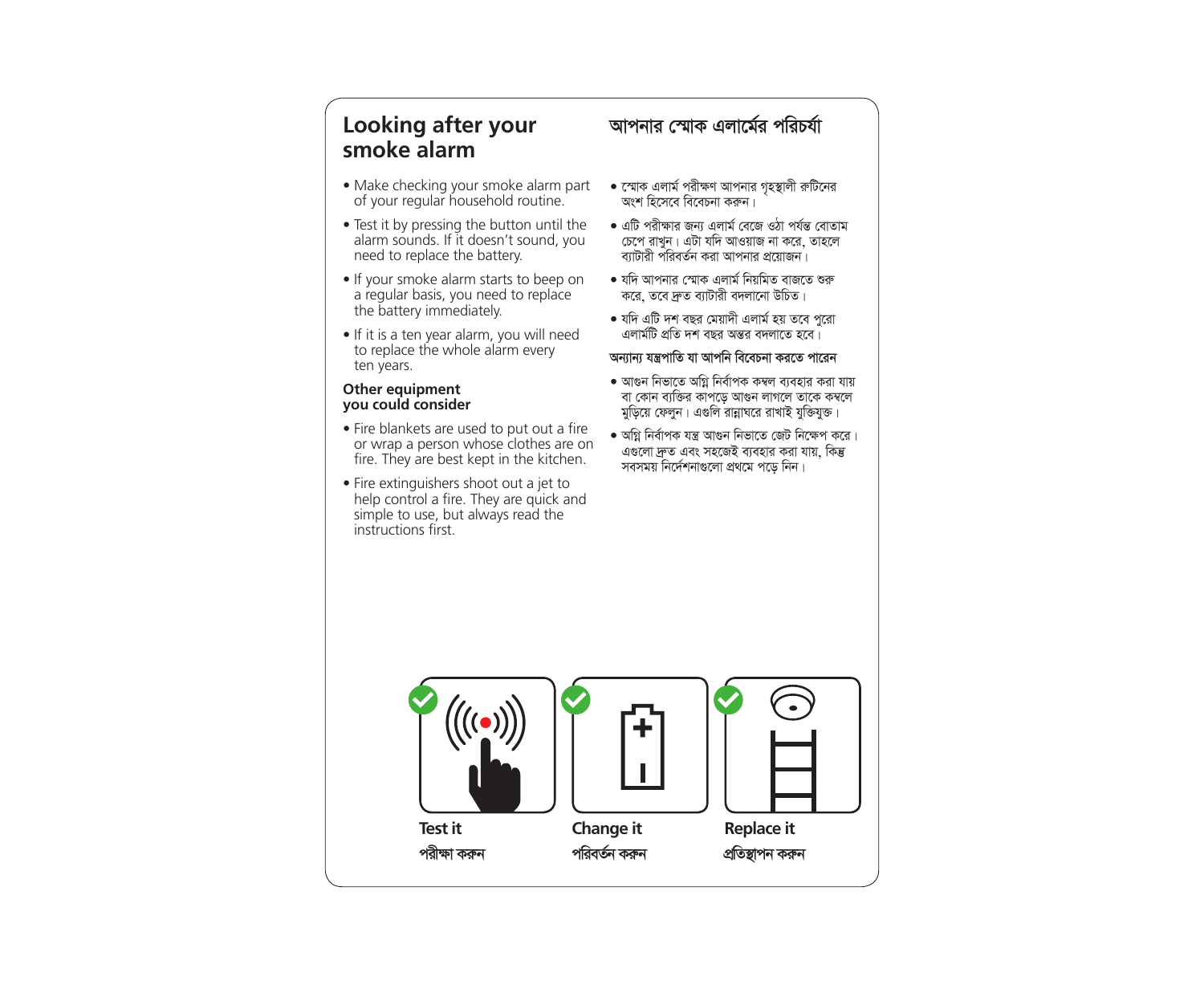# **IN THE KITCHEN ELECTRICS** CIGARETTES **CANDLES**

This section will tell you how you can avoid fires in your home, including how to cook safely and take care with electrics, candles and cigarettes.

কিভাবে সাধারণ আগুন পতিরোধ করা যায়<br>রানা ঘরে বৈদ্যতিক সিগারেটের মোমবাতির

আপনি কিভাবে আগুন এডিয়ে নিরাপদে রানা করতে এবং বৈদ্যতিক যম্পাতি, মোমবাতি এবং সিগারেট ব্যবহার করতে পারেন সে সম্পকে এই অংশটক ধারণা  $G$ দেবে।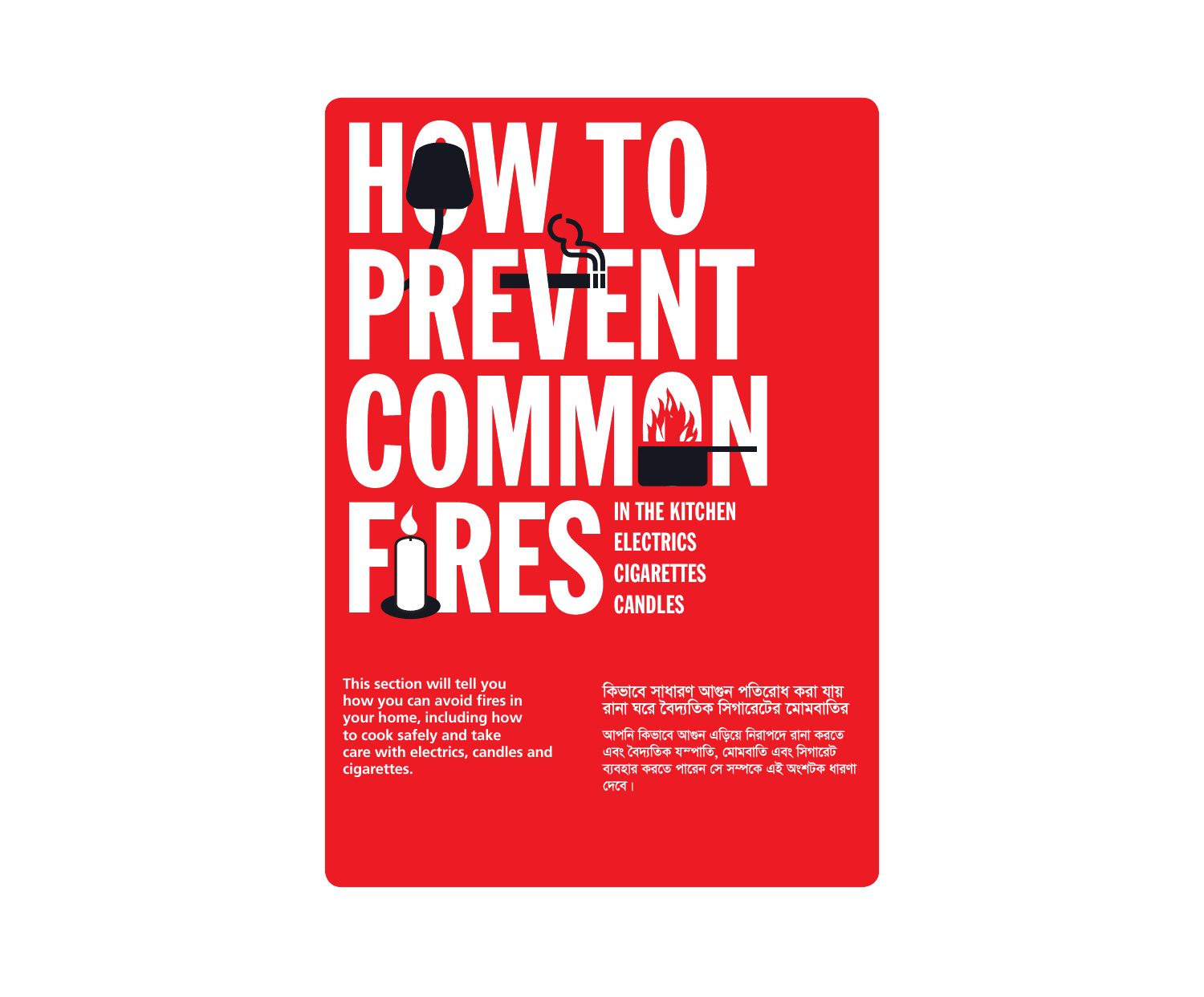## **In the kitchen**

**Example 12**<br> **Example 2013**<br> **Example 2013**<br> **Examples out of their handles out of their safe.**<br>
• Take extra care if you kitchen whilst cookin heat or turn them do<br>
• Make sure saucepan<br>
out – so they don't get<br>
stove.<br> **Avoid leaving children in the kitchen alone when cooking on the hob. Keep matches and sauce pan handles out of their reach to keep them safe.** 

- Take extra care if you need to leave the kitchen whilst cooking, take pans off the heat or turn them down to avoid risk.
- Make sure saucepan handles don't stick out – so they don't get knocked off the stove.
- Take care if you're wearing loose clothing – they can easily catch fire.
- Keep tea towels and cloths away from the cooker and hob.
- Spark devices are safer than matches or lighters to light gas cookers, because they don't have a naked flame.
- Double check the cooker is off when you've finished cooking



*<i>a***lviceds** diseased and

#### **Take care with electrics**

- Keep electrics (leads and appliances) away from water.
- Check toasters are clean and placed away from curtains and kitchen rolls.
- Keep the oven, hob and grill clean and in good working order. A build up of fat and grease can ignite a fire.

#### **Don't put anything metal in the microwave**

#### **Deep fat frying**

- Take care when cooking with hot oil it sets alight easily.
- Make sure food is dry before putting it in hot oil so it doesn't splash.
- If the oil starts to smoke it's too hot. Turn off the heat and leave it to cool.
- Use a thermostat controlled electric deep fat fryer. They can't overheat.

#### **What to do if a pan catches fire**

- Don't take any risks. Turn off the heat if it's safe to do so. Never throw water over it.
- Don't tackle the fire yourself.

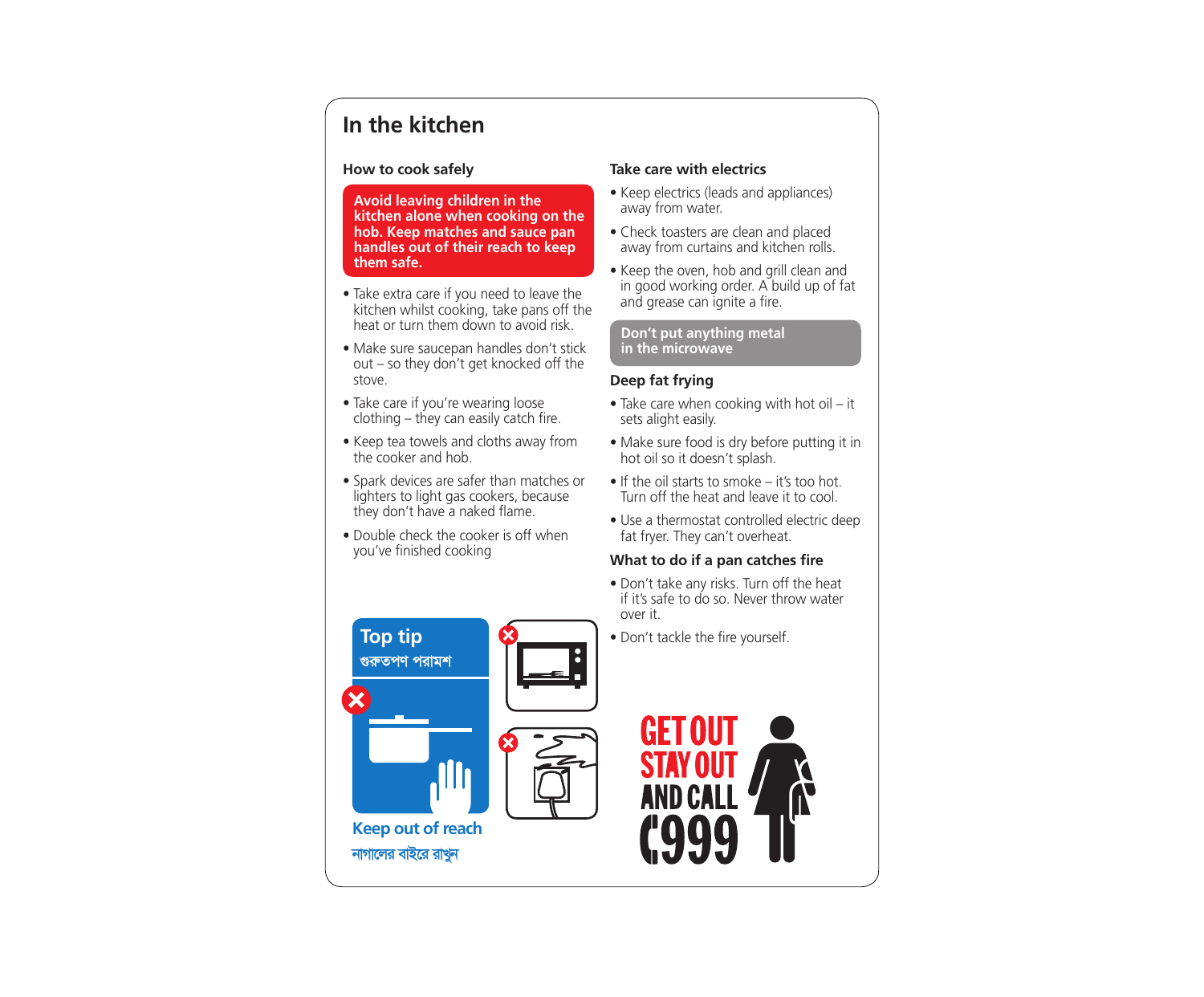#### রারা ঘরে

#### নিরাপদে রান্না করার উপায়

যখন আপনি হব এ (খোলা পাত্রে) রানা করবেন তখন বাচ্চাদের রানা ঘরে একাকী রাখা উচিত নয়। বাচ্চাদেরকে নিরাপদে রাখতে দিয়াশলাই এবং সসপ্যানের হাতল তাদের ধরা ছোয়ার বাইরে রাখন।

- আপনাকে যদি রান্নারত অবস্তায় রান্নাঘর ত্যাগ করতে হয় তাহলে বাডতি সতর্কতা অবলম্বন করুন, ঝঁকি এডাতে সসপ্যানগুলো আগুনের উপরে রাখবেন না বা আগুন নিভিয়ে রাখন।
- সসমপ্যানের হাতল যেন বের হয়ে না থাকে তা নিশ্চিত করন্দ - যাতে করে এগুলো ধাক্কা লেগে চুলা থেকে পডে না যায়।
- যদি আপনি ঢিলেঢালা কাপড পরিধান করেন তবে অতিরিক্ত সতর্ক থাকন - কারণ এগুলোতে সহজেই আগুন লাগতে পাবে।
- টি-টাওয়েল (ধোয়া-মোছার কাপড়) এবং কাপড়-চোপড চলা ও হব থেকে দরে রাখন।
- গ্যাসের চুলা জ্গালাতে দিয়াশলাই বা লাইটার এর চেয়ে স্পার্ক (স্ফলিঙ্গ) যন্ত্রই অধিক নিরাপদ কারণ এগুলোতে উন্মুক্ত অগ্নিশিখা থাকে না।
- যখন আপনি রান্না শেষ করেন তখন চলাটি নেভানো কি না তা দ্বিতীয়বার পরীক্ষা করুন।

#### বৈদ্যতিক যন্ত্রের পরিচর্যা

- বৈদ্যতিক যন্ত্রাদি (লিডস এবং সরঞ্জামাদি) পানি থেকে দরে রাখুন।
- টোস্টারগুলো পরিস্কার কি না তা পরীক্ষা করুন এবং পর্দা ও কিচেন রোল থেকে দরে রাখন।
- আপনার ওভেন, হব এবং গ্রীল পরিস্কার ও ভালোভাবে সচল রাখন। জমে উঠা চর্বি এবং গ্রীজ আগুনকে প্রজ্জলিত করতে পারে।

মাইক্রোওয়েভের ভিতর ধাতব জাতীয় কোন কিছ রাখবেন না।

#### ডিপ ফ্যাট ফ্ৰাইং (বেশী তেলে ভাজা)

- উত্তপ্ত তেল দিয়ে রান্না করার সময় সচেতন থাকুন - এ থেকে সহজেই আগুন লাগতে পারে।
- খাবার উত্তপ্ত তেলে দেওয়ার আগে নিশ্চিত করুন যে তা শুস্ক, যাতে তা না ছিটায়।
- যদি তেল থেকে ধোঁয়া বের হতে শুরু করে তাহলে বঝতে হবে তা অতিৱিক্ত উত্তপ্ত। এই অবস্থায় আঞ্চন নিভিয়ে তেল ঠাডা হতে দিন।
- থাৰ্মোস্ট্যাট নিয়ন্ত্ৰিত বৈদ্যতিক ডিপ ফ্যাট ফ্ৰাইয়ার ব্যবহার করুন। এগুলো অতিরিক্ত উত্তপ্ত হবে না।

#### পাত্রে আগুন লাগলে করণীয়

- কোন ঝঁকি নিবেন না। আগুন নিভানো নিরাপদ হলে তী নিষ্ঠিয়ে দিন। কখনো এর উপর পানি ছিটাবেন না।
- $\bullet$  আপনি নিজে নিজে আগুনের মোকাবিলা করবেন না।





Take care with hot oil উত্তপ্ত তেলের ব্যাপারে সতর্ক থাকুন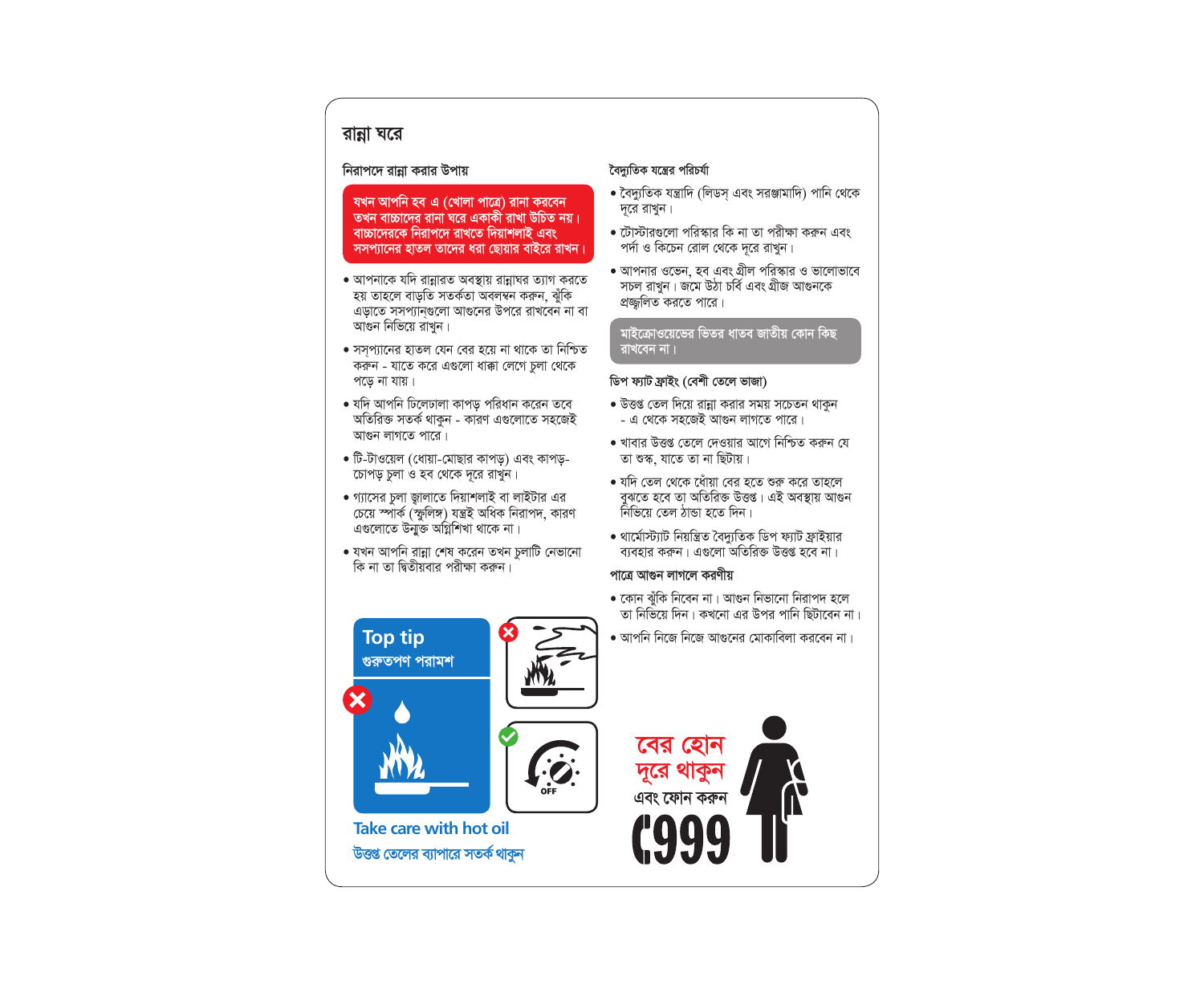## **Flectrics**

#### How to avoid electrical fires

- Always check that you use the right fuse to prevent overheating.
- Make sure an electrical appliance has a British or European safety mark when vou buv it.
- Certain appliances, such as washing machines, should have a single plug to themselves, as they are high powered.
- Try and keep to one plug per socket.

## ইলেকটিকস

#### বৈদ্যতিক অগ্নিকান্ড এডানোর উপায়

- আপনি অতিরিক্ত উত্তপ্ত অবস্থা প্রতিরোধে সঠিক ফিউজ ব্যবহার করছেন কি না সে ব্যাপারে সর্বদা নিশ্চিত থাকন।
- বৈদ্যুতিক সরঞ্জাম ক্রয়ের সময় তাতে বটিশ বা ইউরোপিয়ান নিরাপত্তা চিহ্ন আছে কিনা নিশ্চিত হোন।
- কিছ সরঞ্জামাদি, যেমন ওয়াশিং মেশিনের ক্ষেত্রে, যেন একটি মাত্র প্লাগ থাকে, কেননা এগুলো উচ্চ বৈদ্যতিক ক্ষমতা সম্পন্ন।
- প্রত্যেক সকেটে একটি প্লাগ রাখার চেষ্টা করুন।

 $5 + 5 + 3 = 13$ 

**AMP** 

এ্যাম্প

**AMP** 

এ্যাম্প

**AMP** 

এ্যাম্প

## **Don't overload**

**Top tip** গুরুতপণ পরামশ

 $\bm{\times}$ 

ওভাৱলোড কৱবেন না

**AMP** 

ঞ্জাম্প

### **Know the limit!**

An extension lead or adaptor will have a limit to how many amps it can take, so be careful not to overload them to reduce the risk of a fire

**Appliances use different amounts** of power - a television may use a 3amp plug and a vacuum cleaner a 5amp plug for example.

#### বৈদ্যতিক সীমা সম্পৰ্কে নিশ্চিত হোন

একটি এক্সটেনসন লোড বা এডাপ্টর কত এ্যাম্প (amp) নিতে পারে তার একটি সীমা আছে. কাজেই অগ্নিকান্ডের ঝুঁকি কমানোর জন্য এগুঁলো যাতে ওভারলোড না হয় সে ব্যাপারে সতর্ক থাকন।

বিভিন্ন বৈদ্যুতিক সরঞ্জামাদি বিভিন্ন মাত্রার বিদ্যৎ ব্যবহার করে - উদাহরণ স্বরূপ; একটি টেলিভিশন ৩ এ্যাম্প (amp) প্লাগ ব্যবহার করে এবং একটি ভ্যাকয়াম ক্লিনার  $\alpha$  এ্যাম্প (amp) প্রাগ ব্যবহার করে।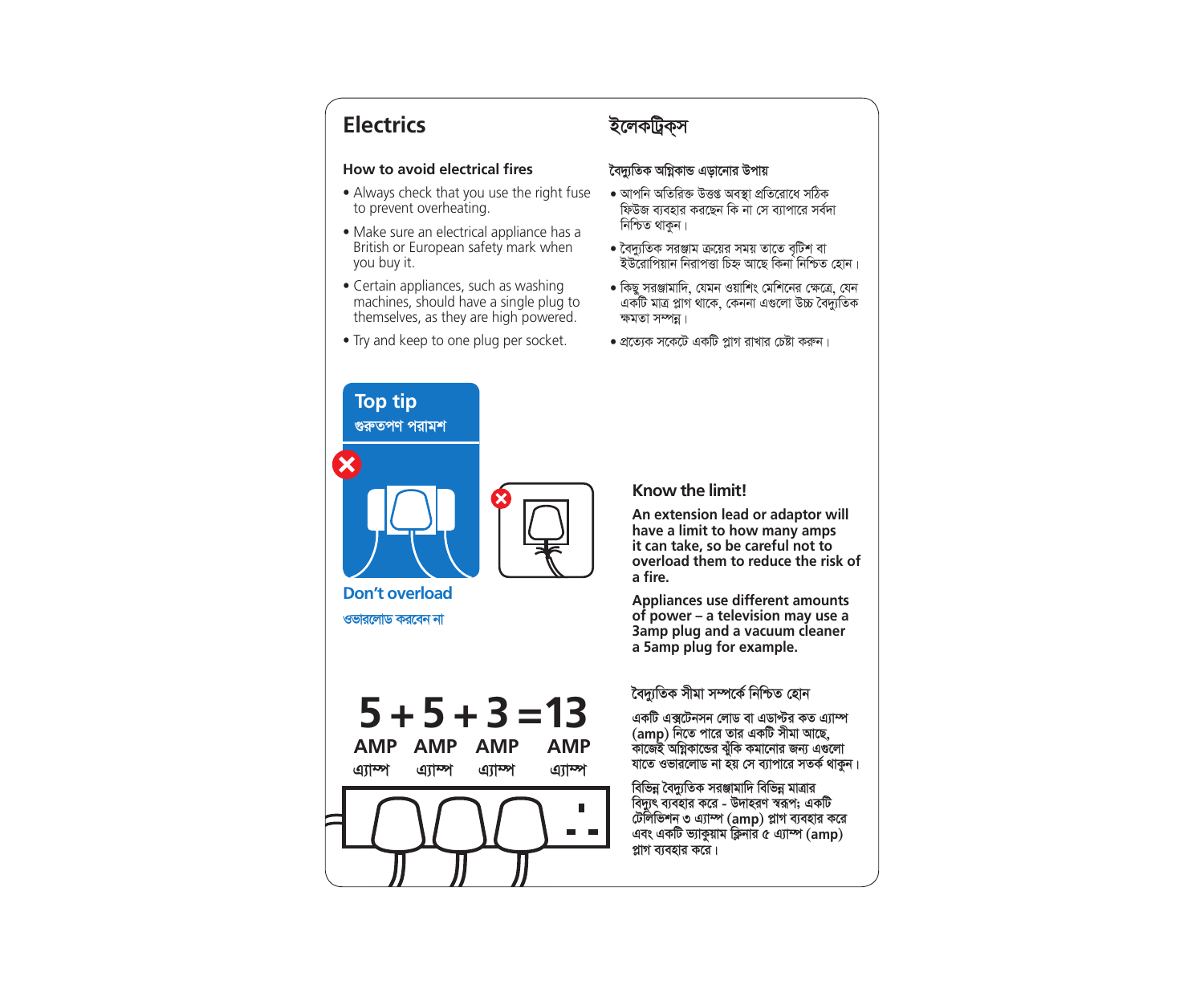#### **Keep electrical appliances clean and in good working order to prevent them triggering a fire.**

- Keep your eyes peeled for signs of dangerous or loose wiring such as scorch marks, hot plugs and sockets, fuses that blow or circuit-breakers that trip for no obvious reasons, or flickering lights.
- Check and replace any old cables and leads, especially if they are hidden from view – behind furniture or under carpets and mats.
- Unplugging appliances helps reduce the risk of fire.
- Unplug appliances when you're not using them or when you go to bed.

#### **Using an electric blanket**

- Don't leave electric blankets folded as this damages the internal wiring. Store them flat or rolled up instead.
- Unplug blankets before you get into bed, unless it has a thermostat control for safe all-night use.
- Try not to buy second hand blankets and check regularly for wear and tear.

#### **Portable heaters**

- Try to secure heaters up against a wall to stop them falling over.
- Keep them clear from curtains and furniture and never use them for drying clothes.

#### **Furniture**

• Always ensure that your furniture has the fire-resistant permanent label.

#### *বৈদ্যাতক সঙ্জ*রামাদি পারস্কার রাখন এবং অাুগকান্ড পতিরোধের জন্য সেগুলোকে *y সঠিকভাবে সচল রা*খন।

- এসব জিনিষের ব্যাপারে সজাগ দৃষ্টি রাখতে হবে,<br> বিপদজনক অথবা আলগা ওয়্যারিং যেমন- ঝলসানো *wPý, Mig c v¬M Ges m‡KU mgn~, †Kvb KviY QvovB*  যেসব ফিউজ জলে যায় অথবা যেসব সার্কিট বেকার বন্ধ হয়ে যায় অথবা যেসব লাইট কাঁপতে থাকে।
- কোন পরাতন কেবলস এবং লিডস পরীক্ষণ এবং *প্*নঃস্থাপন করুন, বিশেষত আসবাবপত্রের পিছনে *A\_ev Kv‡cU © Ges g¨v‡Ui bx‡P †m¸‡jv hw`*  চোখের আডালে থাকে।
- প্লাগ খুলে রাখা সরঞ্জামাদি আগুনের ঝুঁকি কমাতে সাহায্য করে।
- যখন আপনি সরঞ্জামাদি ব্যবহার করবেন না অথবা *বিছনায় যাবেন তখন সেগুলোর প্লাগ খুলে রাখন।*

#### <u>বৈদ্যতিক কম্বলের ব্যবহার</u>

- $\bullet$  বৈদ্যুতিক কম্বলকে ভাঁজ করে রেখে যাবেন না যেহেতু এটা আভ্যন্তরীণ ওয়্যারিংকে নষ্ট করে ফেলে। সেগুলোকে বিছিয়ে রাখন অথবা রোল করে রাখন।
- বিছানায় যাওয়ার আগে কম্বলগুলোর প্লাগ খুলে রাখন *যদি না নিবাপদ ভাবে সাবাবাত ব্যবহারের জন্য এটার* মধ্যে থার্মেস্ট্যাট (উষ্ণতা নিয়ন্ত্রণের ক্ষমতা) থাকে।
- $\bullet$  পুরোনো কম্বল না কেনার চেষ্টা করুন এবং কোন *দ্জা*য়গায় ছেঁডা ও ফাটা আছে কিনা তা প্ৰতিনিয়ত পরীক্ষা করুন।

#### *বহন*যোগ্য হিটারসমূহ

- হিটারসমহকে দেয়ালের দিকে নিরাপদ ভাবে রাখন যেন সেণ্ডলো পডে না যায়।
- পর্দা এবং আসবাবপত্র থেকে সেগুলোকে দূরে রাখুন <u>এবং সেগুলোকে কাপড শুকানোর জন্য ব্যবহার</u> করবেন $\overline{ }$ া

#### **আসবাবপত্ৰ**

• সৰ্বদা নিশ্চিত করুন যে, আপনার আসবাবপত্রে আগুন প্রতিরোধের স্থায়ী লেবেল আছে।

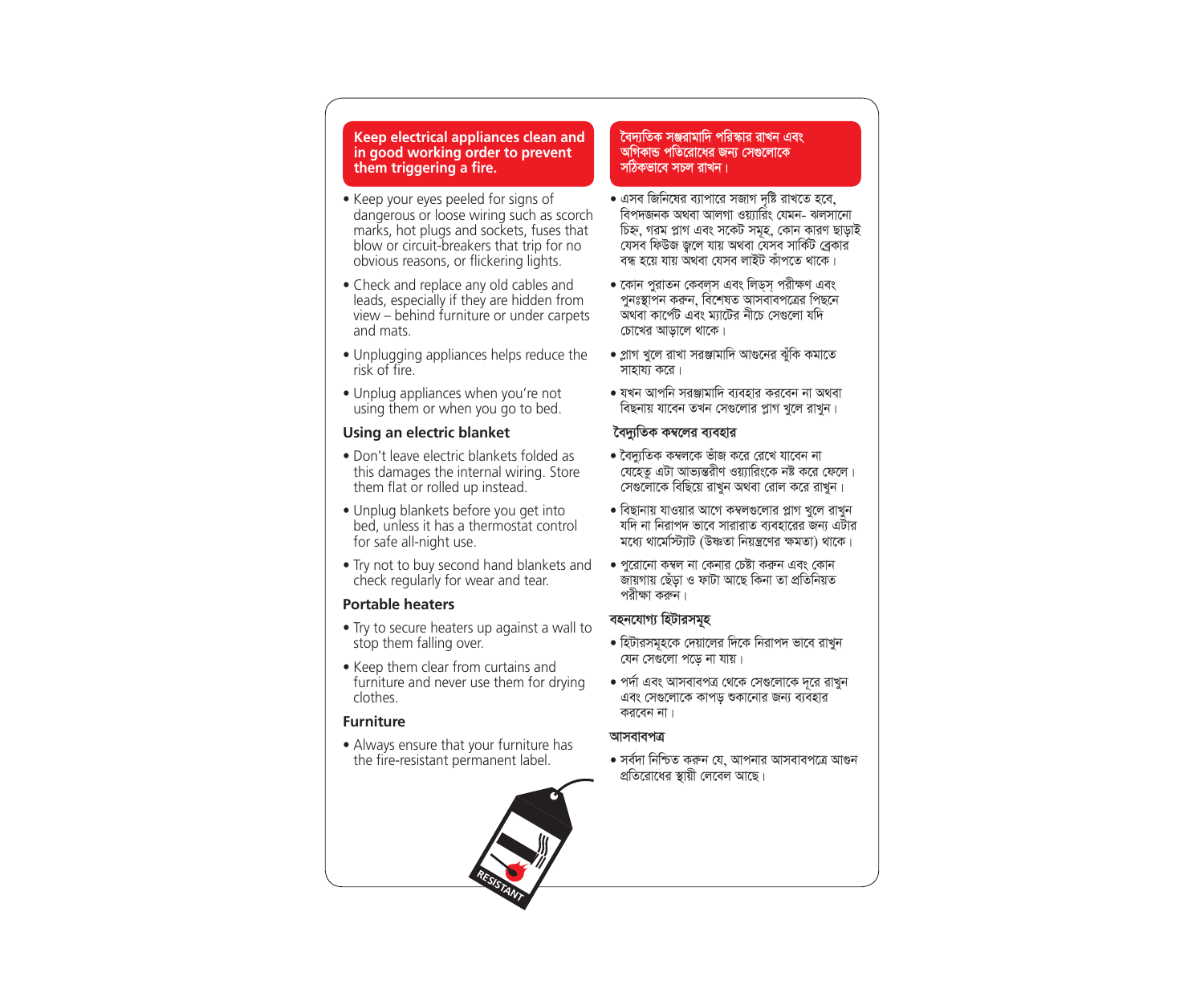## **Cigarettes**

#### **Stub cigarettes out properly and dispose of them carefully. Put them out. Right out!**

- Never smoke in bed.
- Use a proper ashtray never a wastepaper basket.
- Make sure your ashtray can't tip over and is made of a material that won't burn.
- Don't leave a lit cigarette, cigar or pipe lying around. They can easily fall over and start a fire.
- Take extra care if you smoke when you're tired, taking prescription drugs, or if you've been drinking. You might fall asleep and set your bed or sofa on fire.
- Keep matches and lighters out of children's reach.
- Consider buying child resistant lighters and match boxes.

## **সিগারেট**

#### *© ফেলন*। এগুলো নিভিয়ে ফেলন। দেরি না *<u>সিগারেট সঠিকভাবে নিভিয়ে সতকতার সাথে</u> K‡i, GLbB!*

- $\bullet$  কখনো বিছানায় ধুমপান করবেন না।
- একটি উপযুক্ত এ্যাশট্রে (ছাইদানি) ব্যবহার করুন<br>− কখনোই ময়লা কাগজ ফেলার বাক্স ব্যবহার করবেন $n$ ।
- নিশ্চিত হোন যাতে আপনার ছাইদানি উল্টে না যায় এবং সেটা এমন বস্তু দ্বারা তৈরি যা পডবে না।
- $\bullet$  জুলন্ত সিগারেট, সিগার এবং পাইপ রেখে কোথাও কীবেন না। এণ্ডলো পডে গিয়ে অতি সহজেই আগুন ছডাতে পারে।
- আপনি যদি ক্লান্ত থাকেন অথবা ডাক্তারের পরামর্শে *ও*ষধ সেবন অথবা মদ্যপান করেন তবে ধমপানের সময় অধিক সতৰ্ক থাকুন। আপনি ঘুমিয়ে পড়তে *cv‡ib Ges Avcbvi weQvbv ev †mvdvq Av¸b a‡i*  য়েতে পাৱে।
- দিয়াশলাই এবং লাইটার শিশুদের নাগালের বাইরে রাখন।
- শিশুদের ব্যবহার অনুপযোগী লাইটার এবং <u>দিয়াশলাই বাক্স কেনার ব্যাপারটি বিবেচনা করুন।</u>

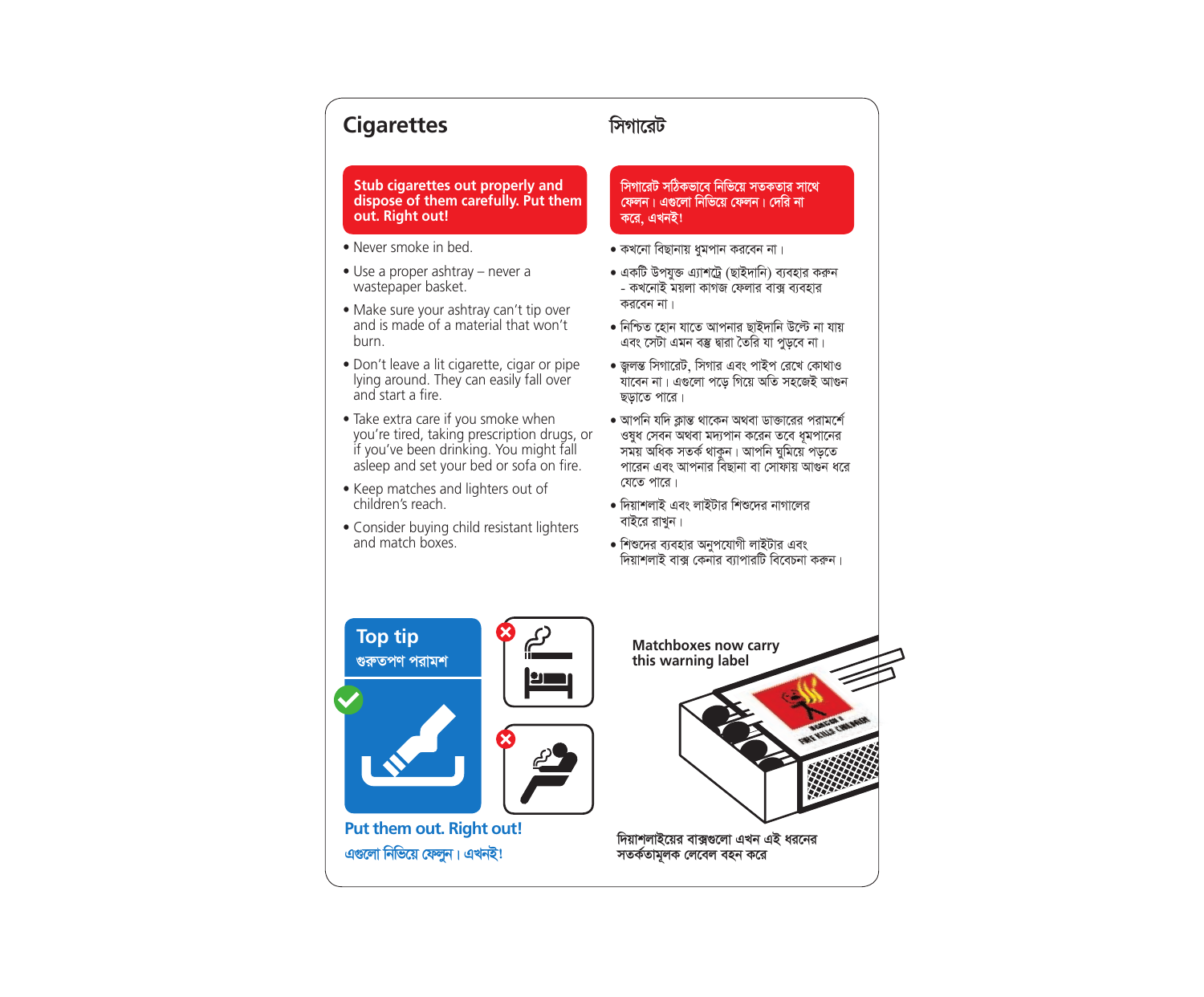## **Candles**

**– fire like curtains. Make sure candles are secured in a proper holder and away from materials that may catch** 

- Put candles out when you leave the room, and make sure they're put out completely at night.
- Use a snuffer or a spoon to put out candles. It's safer than blowing them out when sparks can fly.
- Children shouldn't be left alone with lit candles.

*†gvgevwZ* 

*y ধ*রতে পারে এমন বস্, যেমন পদা *~* স্মাপনি এটা নিশ্চিত কর<mark>ু</mark>ন যে,<br>মোমবাতিগুলো উপযক্ত মোমদানিতে *রাখা হয়েছে এবং সহজেই আগুন* হতে দরে রাখা আছে।

- আপনি কক্ষ ত্যাগ করার সময় মোমবাতি *নিভি*য়ে ফেলন এবং রাতের বেলা এগুলো যাতে সম্পৰ্ণরূপে নিভিয়ে রাখা হয় তা নিশ্চিত কৰ্ন্সন।
- মোমবাতি নিভানোর জন্য বাতির পোডা শিস কাটার যন্ত্র অথবা চামচ ব্যবহার করুন। ফ *দি*য়ে নিভানোর চেয়ে এটা অধিকতর নিরাপদ *কারণ ফু দি*য়ে নিভানোর সময় অগ্নি স্ফুলিঙ্গ বের হতে পারে।
- জুলন্ত মোমবাতির কাছাকাছি জায়গায় বাচ্চাদের একা ছাডবেন না।

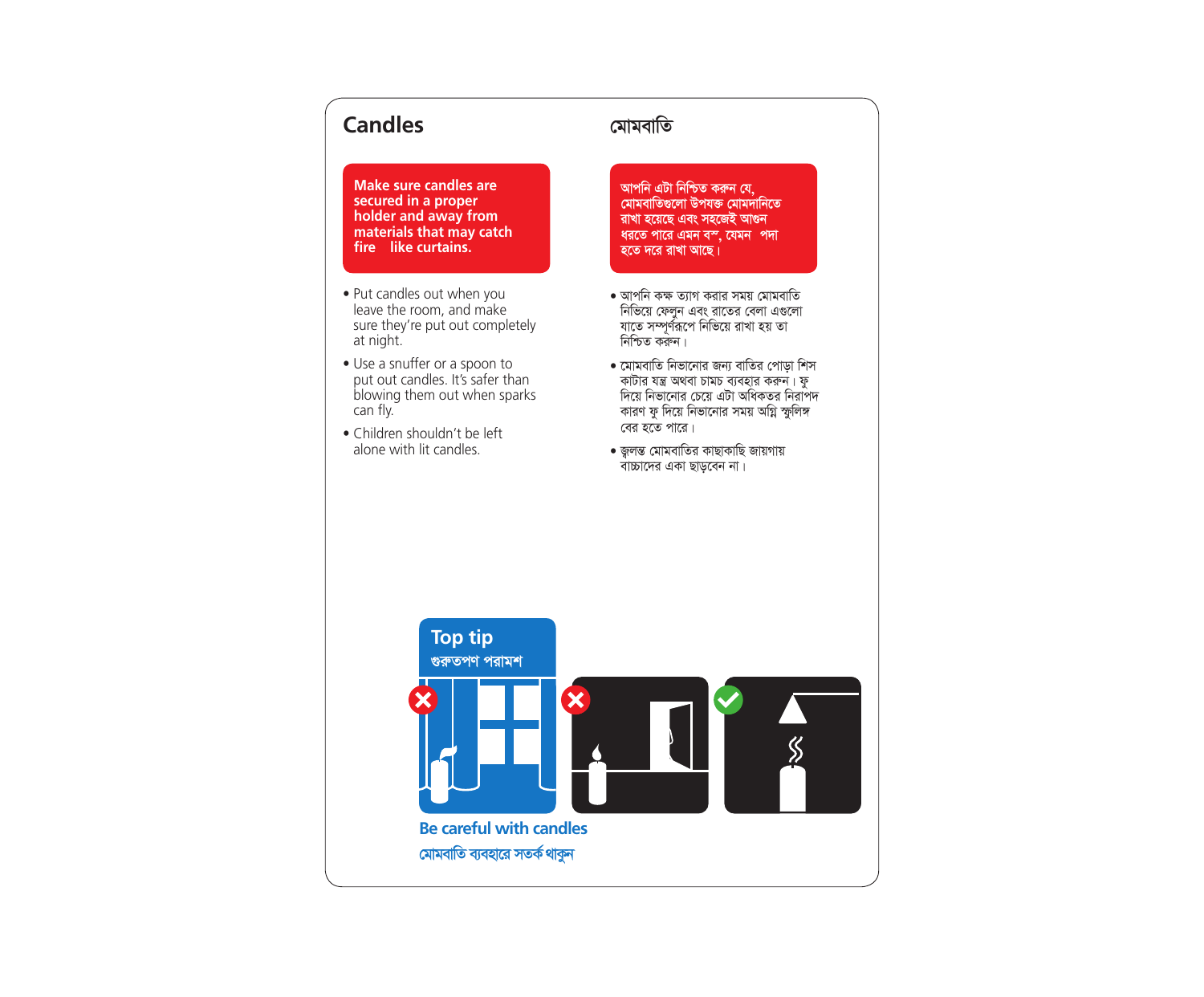

EScAPE PLAN A SAFE

> *© wbivc‡`*  <u>বহিগমনের</u> পরিকল্পনা

**Fitting a smoke alarm is the first crucial step to protecting yourself from fire. But what would you do if it went off during the night?** 

**This section will help you make a plan ready for an emergency.** 

গুরুতপণ উপায় হচ্ছে একটি স্মোক এলাম ম্পন করা। কিম্ রাতে এটা বন্ধ হয়ে গেলে *Av¸b †\_‡K Avcbv‡K i¶vi me‡P‡q*  <u>আপনি কি কববেন</u>গ

*' Ö* এই অধ্যায়টি জরুরী অবস্<sup>†</sup> মোকাবিলায় <u>*Avanco পৱিকল্পনা পৰ্ণয়নে সাহায্য করবে।</u></u>*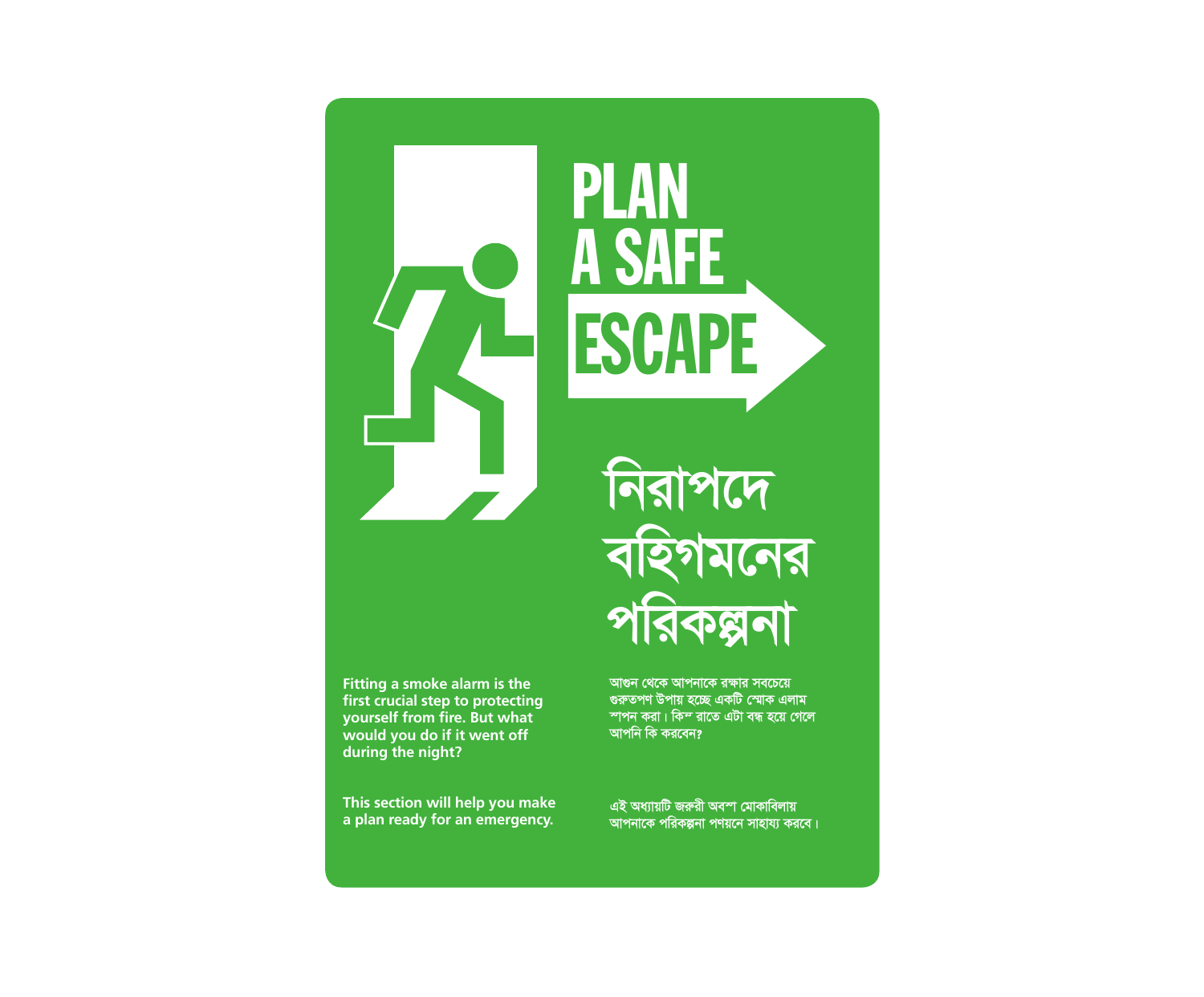## **Be prepared by making a plan of escape**

- Plan an escape route and make sure everyone knows how to escape.
- Make sure exits are kept clear.
- The best route is the normal way in and out of your home.
- Think of a second route in case the first one is blocked.
- Take a few minutes to practice your escape plan.
- Review your plan if the layout of your home changes.

## *বহি*র্গমনের পরিকল্পনা প্রণয়ন করে <u>প্ৰস্তুত থাকুন</u>

- বহিৰ্গমন পথের ব্যাপারে পরিকল্পনা করুন এবং সবাই য়েন বহিৰ্গমনের পথটি জানে তা নিশ্চিত করুন।
- বহির্গমনের পথগুলো যেন পরিস্কার থাকে তা নিশ্যিত করুন।
- $\bullet$  ঘরে ঢোকার এবং বাহির হওয়ার স্বাভাবিক পথটিই সবচেয়ে ভালো।
- $\bullet$  একটি দ্বিতীয় পথও ভেবে রাখন যেন প্রথম পথটি বন্ধ থাকলে ব্যবহার করতে পারেন।
- আপনার বহির্গমনের পরিকল্পনা অনুশীলনের জন্য কিছ সময় বের করে নিন।
- *Avcbvi evwoi bKkv cwiewZZ © n‡j cwiKíbvwU*  পনৰ্বিবেচনা ক<u>ৰুন।</u>

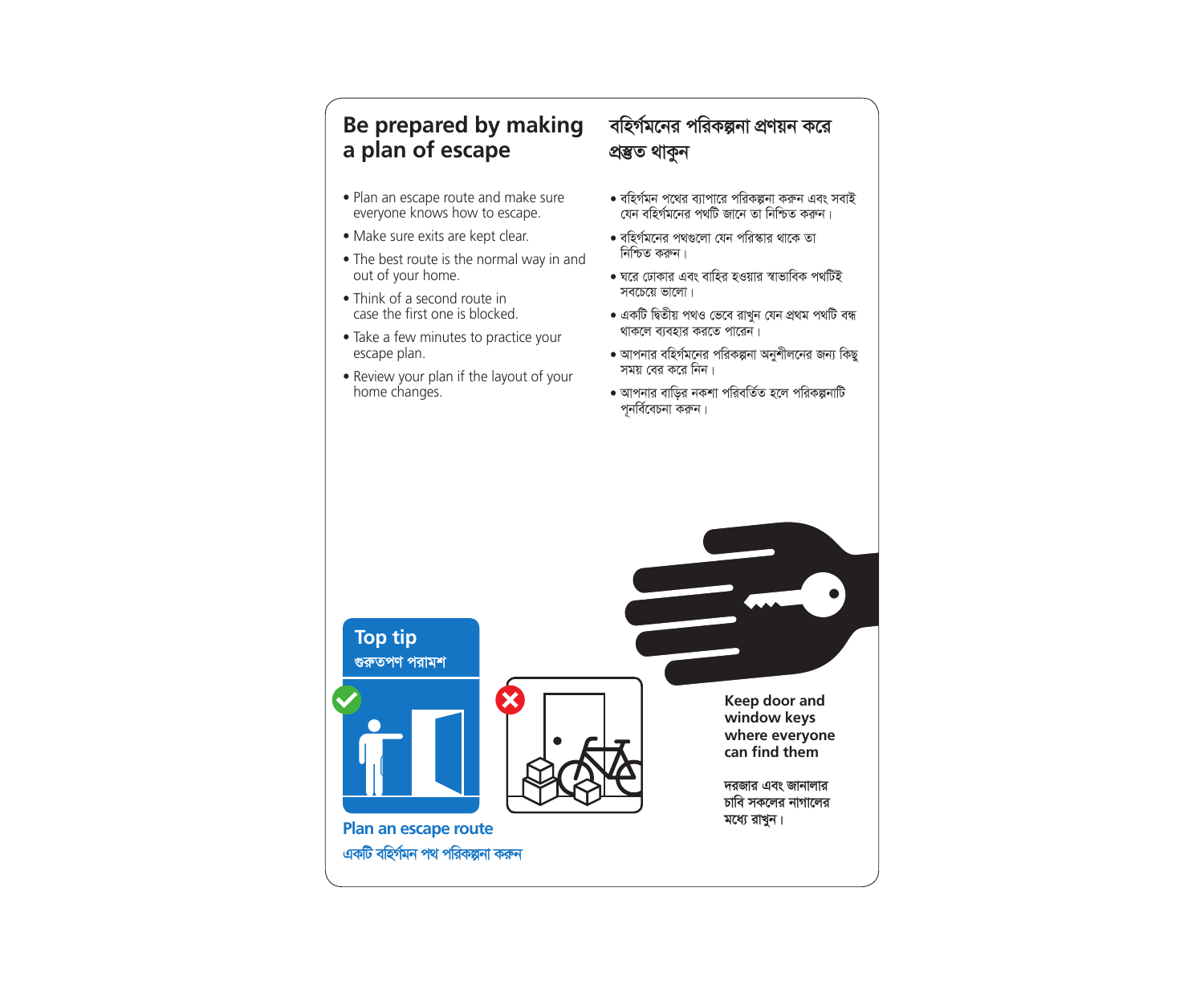## **What to do if there is a fire**

### **আগুন লাগলে কৱণীয**

#### **Don't tackle fires yourself. Leave it to the professionals.**

- Keep calm and act quickly, get everyone out as soon as possible.
- Don't waste time investigating what's happened or rescuing valuables.
- If there's smoke, keep low where the air is clearer.
- Before you open a door check if it's warm. If it is, don't open it – fire is on the other side.
- Call 999 as soon as you're clear of the building. 999 calls are free.

*আপ*নি নিজে নিজে আগুনের মোকাবিলা *করবে*ন না। পেশাদারদের এই কাজটি কব**তে দিন**।

- শান্ত থাকুন এবং দ্রুত কাজ করুন, সবাইকে যত তাডাতাডি সম্ভব বের করে নিন।
- কি ঘটেছিল তা অনুসন্ধান করতে অথবা *মল্যবান জিনিস উদ্ধা*রে সময় অপচয় করবেন $\overline{ }$ ।
- ধোঁয়া থাকলে, মাথা নিচু রাখুন কারণ নিচের  $\overline{r}$ দিকে বাতাস পরিষ্কার থাকে।
- দরজা খোলার আগে সেটা গরম কি না পরীক্ষা করে নিন। যদি তা হয়, তাহলে *দ*রজা খলবেন না - কারণ বাইরের দিকেই আগুন $\overline{a}$ য়েছে।
- দালান থেকে বের হওয়ার সাথে সাথে 999 নম্বরে ফোন করুন। 999 নম্বরে ফোন করতে কোন খরচ হয় না।

গুরুতপণ পরামশ

**Top tip** 

**Get out, stay out and call 999**   $\overline{r}$  **বের হোন, দরে থাকুন এবং 999 নম্বরে ফোন করুন**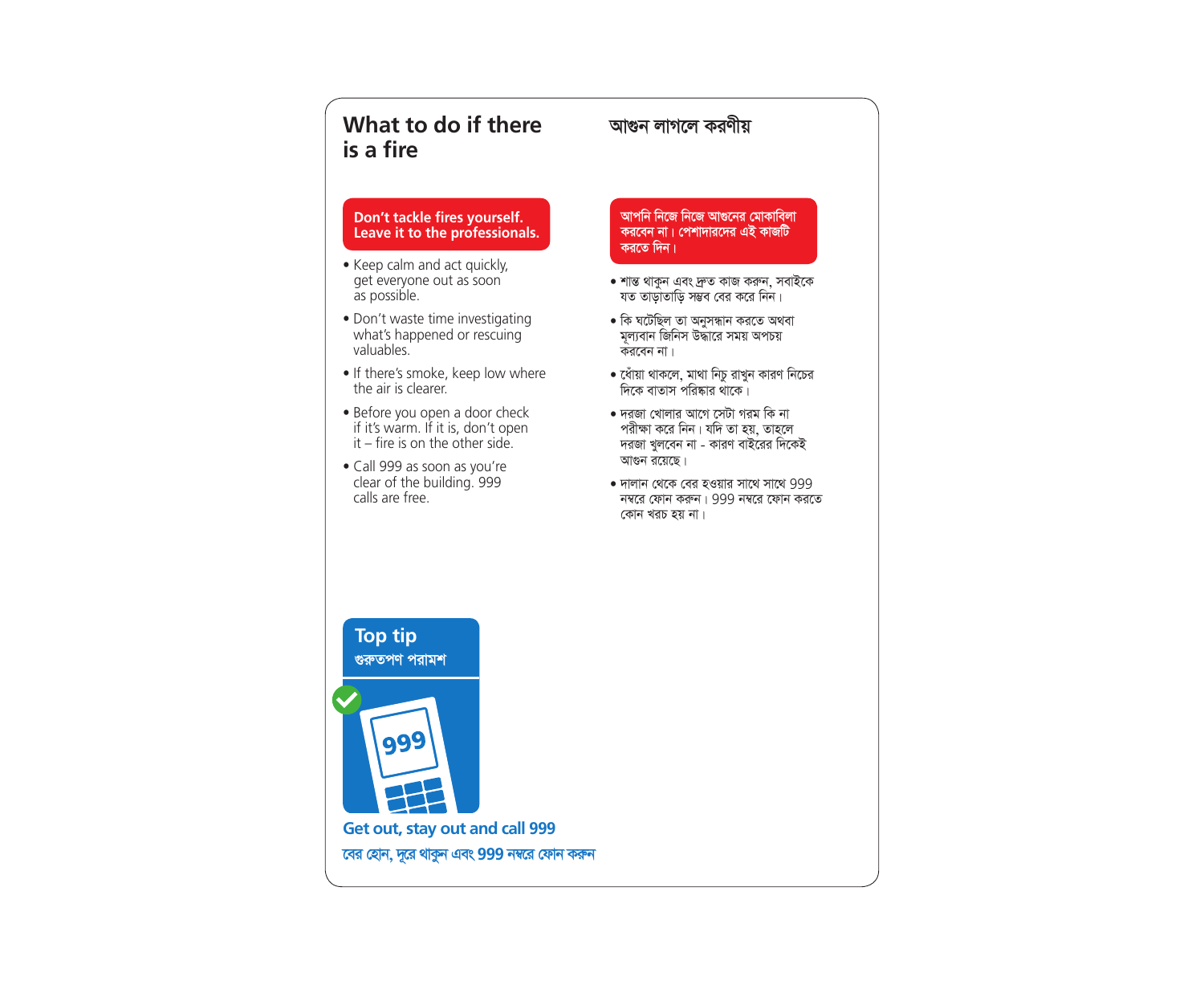## **What to do if your clothes catch fire**

Don't run around, you'll make the flames worse.

Lie down and roll around. It makes it harder for the fire to spread.

Smother the flames with a heavy material, like a coat or blanket.

Remember, Stop, Drop and Roll!

## <u> আপনার কাপড়ে আগুন লাগলে</u> *যা করণীয়*

<u>-</u> এদিক সেদিক দৌড়াদৌড়ি করবেন না, এতে করে আগুন আরো বেডে যেতে পারে।

শুয়ে পড়ন এবং গড়াগাড় খান। তাহলে আগুন সহজে ছডাতে পারবে না।

- ভারি কোন কিছ<br>- যেমন \_কোট অথবা **.** Ö *আ*রি কোন কিছ কম্ল দিয়ে চেপে আগুন পশমিত করুন।

– মনে রাখবেন; থামূন, শুয়ে – পডন এবং গডাগডি খান।

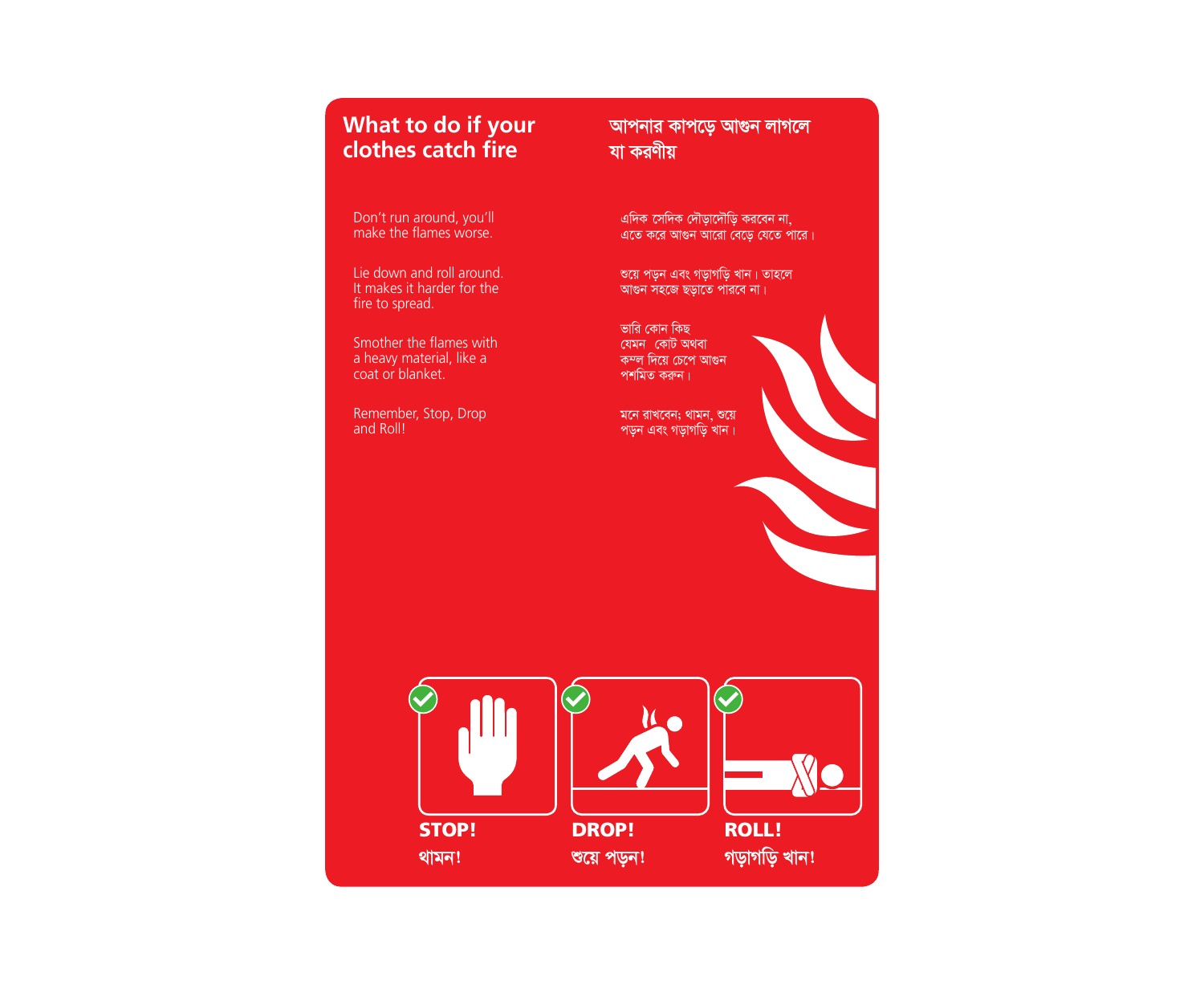## **What to do if your escape is blocked**

- If you can't get out, get everyone into one room, ideally with a window and a phone.
- Put bedding around the bottom of the door to block out the smoke, then open the window and call "HELP FIRE".
- If you're on the ground or first floor, you may be able to escape through a window.
- Use bedding to cushion your fall and lower yourself down carefully. Don't jump.

**If you can't open the window break the glass in the bottom corner. Make jagged edges safe with a towel or blanket.** 

## *বহি*ৰ্গমন পথ অবরুদ্ধ থাকলে **আপনাব কব**ণীয

- যদি আপনি বের হতে না পারেন, তাহলে<br> সবাইকে নিয়ে একটি কক্ষে অবস্থান করুন *mevB‡K wb‡q GKwU K‡¶ Ae¯v' b Ki"b, fvj nq hw` †mB K‡¶ GKwU Rvbvjv Ges*  একটি টেলিফোনের ব্যবস্থা থাকে।
- দরজার তলদেশে বিছানা কম্বল ইত্যাদি *রাখন যাতে ধোঁয়া ভেতরে প্রবেশ করতে না* পারে। এরপর জানালা খলন এবং 'আগুন! আঞ্চন!' বলে চিৎকাব কৰুন।
- যদি আপনি নিচতলা অথবা *২*য় তলায় *\_v‡Kb, Zvn‡j nq‡Zv Rvbvjv w`‡q †ewi‡q*  ।<br>যেতে সমৰ্থ *চ*বেন।
- নামার সময় বিছানা, কম্বল ইত্যাদি গদি *ছিসে*বে ব্যবহার কর্কন এবং সাবধানে নিচের  $\overline{\text{fr}}$ কে ঝঁকে পডন। কখনও লাফ দিবেন না।

*y y* <u>প</u>র নিরাপত্তার জন্য ধারালো পাৃন্গুলোকে টাওয়েল অথবা কম্ল দিয়ে পেচিয়ে নিন। *যদি জানালা খল*তে না পারেন তাহলে *শিচের কোণার অংশ ভেঙ্গে ফেলন। ভাঙ্গার* 



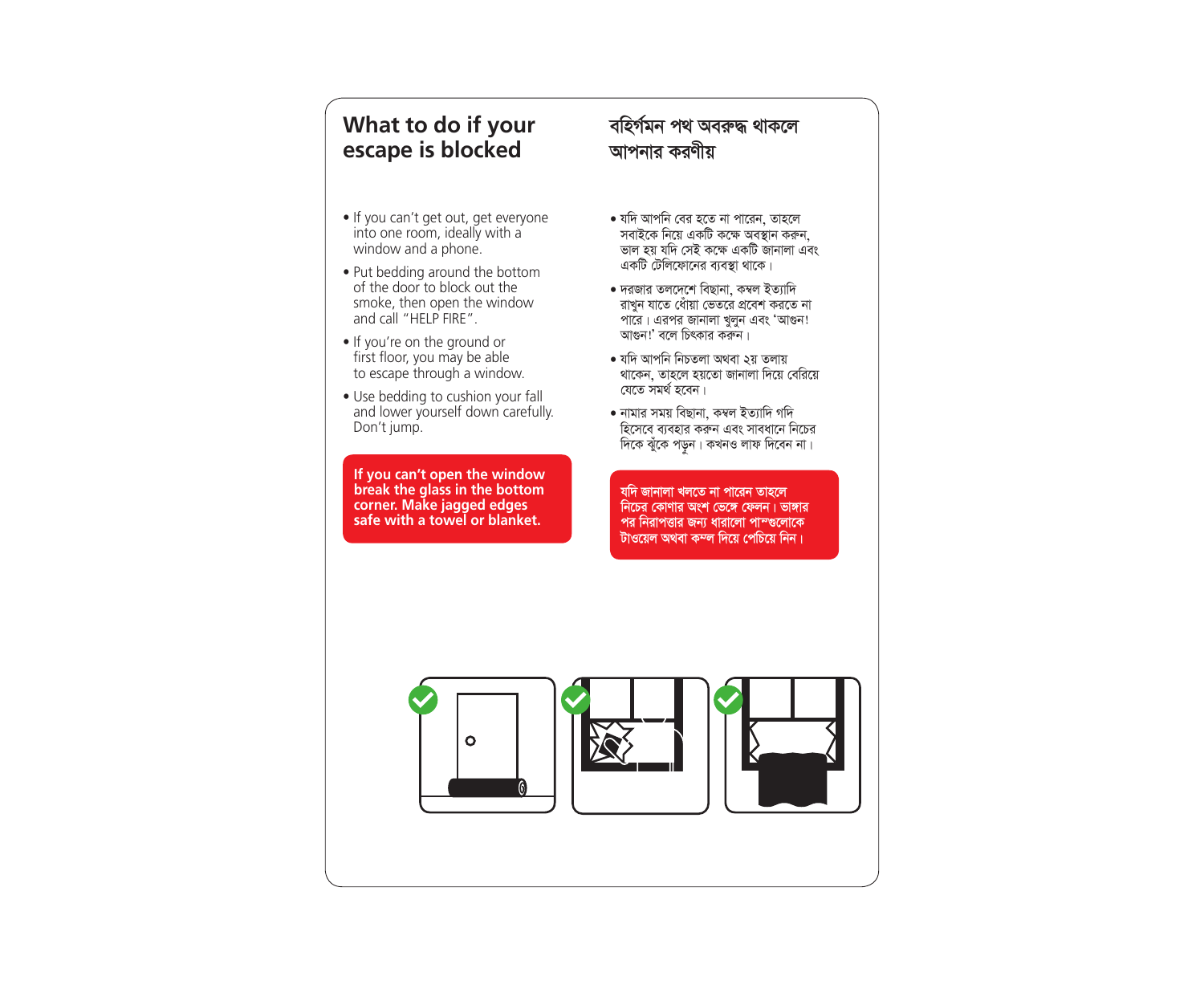## **How to escape from a high level building**

- Avoid using lifts and balconies if there is a fire.
- It is easy to get confused in smoke, so count how many doors you need to go through to reach the stairs.
- Check there is nothing in the corridors or stairways that could catch fire – like boxes or rubbish.
- Make sure doors to stairways are not locked.
- Make sure everyone in the building knows where the fire alarms are.
- You should still get a smoke alarm for your own home, even if there is a warning system in the block.

## *বহুতল ভবন থেকে কিভাবে †ei n‡eb*

- লিফট এবং ব্যালকনি পরিহার করুন যদি সেখানে আগুন লেগে থাকে।
- ধোঁয়ার মাঝে আপনি খব সহজেই বিভ্রান্ত হতে পারেন, আর তাই সিডি পর্যন্ত পৌছাতে *Avcbv‡K KqwU `iRv AwZµg Ki‡Z n‡e*  তা মনে মনে ঠিক কৰে নিন।
- করিডোর অথবা সিড়ি পথে আগুন *লে*গে *†h‡Z cv‡i Ggb †Kvb wKQy †hgb - ev· ev*  বৰ্জা আছে কিনা তা পরীক্ষা করে নিন।
- সিডিপথে যাবার দরজা বন্ধ নেই এ ব্যাপারে নিশ্চিত হউন।
- নিশ্চিত করুন যে ভবনের সবাই ফায়ার এলাৰ্মের অবস্থান সম্পৰ্কে অবহিত আছে।
- বকটির ভিতরে একটি সর্তকীকরণ ব্যবস্থা *থাকলেও আপ*নার নিজ বাডির জন্যে একটি <u>স্মোক এলাৰ্ম বাখা উচিত ।</u>

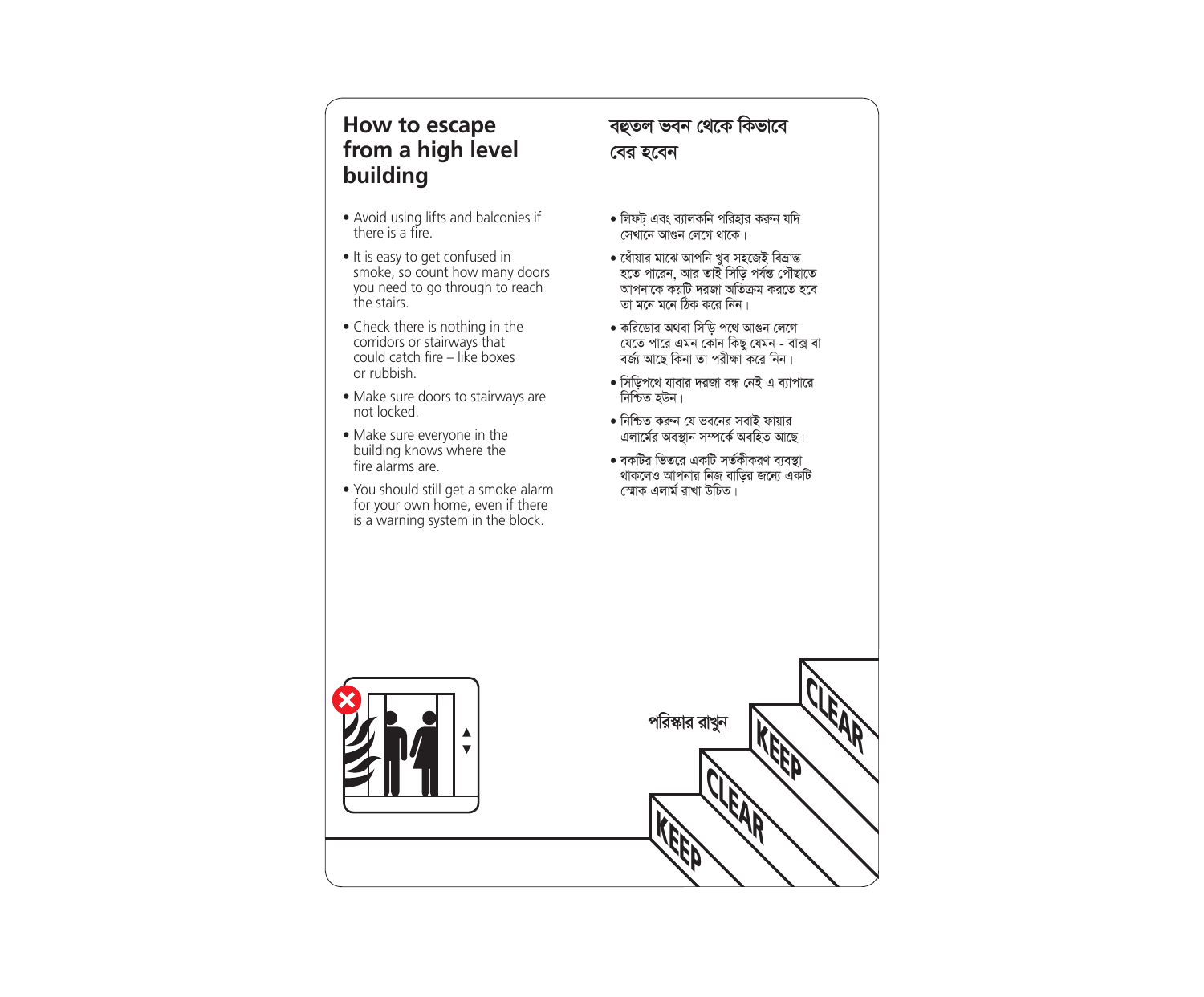## **MAKE A BEDTIME** CHECK

ঘুমাতে যাবার আগে পরীক্ষা করুন

You are more at risk from a fire when asleep. So it's a good idea to check your home before you go to bed.

ঘমন্দ অবস্থায় আপনি অগিকান্ডের শিকার হবার অধিকতর ঝকির মধ্যে থাকেন। আর তাই ঘমানোর পবে ঘরবাডি পরীক্ষা করে নেযাটাই উত্তম।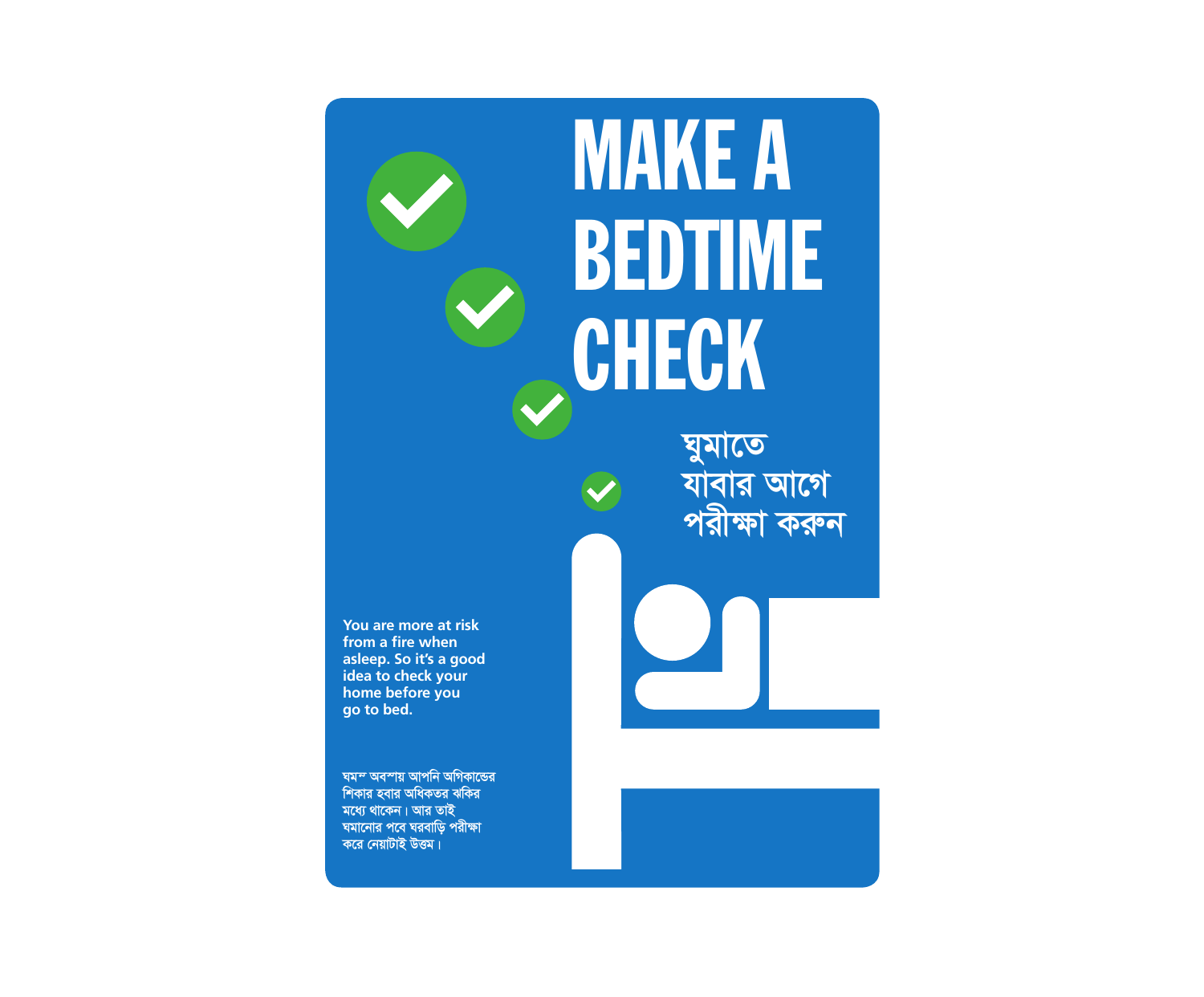| <b>Check list</b>                                                                                           | চেক লিস্ট                                                                                                                       |  |
|-------------------------------------------------------------------------------------------------------------|---------------------------------------------------------------------------------------------------------------------------------|--|
|                                                                                                             |                                                                                                                                 |  |
| Close inside doors at night<br>to stop a fire from spreading.                                               | অগ্নি বিস্তার রোধ করতে রাত্রে ঘরের<br>আভ্যন্তরীণ দরজাগুলো বন্ধ রাখুন।                                                           |  |
| Turn off and unplug electrical<br>appliances unless they are designed<br>to be left on – like your freezer. | সকল ধরনের বৈদ্যুতিক সরঞ্জামাদি বন্ধ রাখুন<br>এবং সকেট থেকে প্লাগ খুলে রাখুন, যদি না<br>সেগুলো চালু অবস্থায় রাখার জন্য তৈরি করা |  |
| Check your cooker is<br>turned off.                                                                         | হয়ে থাকে যেমন- আপনার ফ্রিজ।<br>চুলা বন্ধ আছে কিনা পরীক্ষা করুন।                                                                |  |
| Don't leave the washing<br>machine on.                                                                      | ওয়াশিং মেশিন চালু অবস্থায়<br>রেখে যাবেন না।                                                                                   |  |
| Turn heaters off and put<br>up fireguards.                                                                  | হিটার বন্ধ রাখুন এবং অগ্নি প্রতিরোধক<br>স্থাপন করুন।                                                                            |  |
| Put candles and cigarettes<br>out properly.                                                                 | মোমবাতি এবং সিগারেট সঠিকভাবে<br>নিভিয়ে ফেলুন।                                                                                  |  |
| Make sure exits are<br>kept clear.                                                                          | ঘর হতে বহির্গমন পথ পরিস্কার আছে<br>কিনা তা নিশ্চিত করুন।                                                                        |  |
| Keep door and window<br>keys where everyone can<br>find them.                                               | দরজা এবং জানালার চাবি এমন স্থানে রাখুন<br>যেন সবাই খুঁজে পায়।                                                                  |  |
|                                                                                                             |                                                                                                                                 |  |
|                                                                                                             |                                                                                                                                 |  |
| Top tip<br>গুরুতপণ পরামশ                                                                                    |                                                                                                                                 |  |

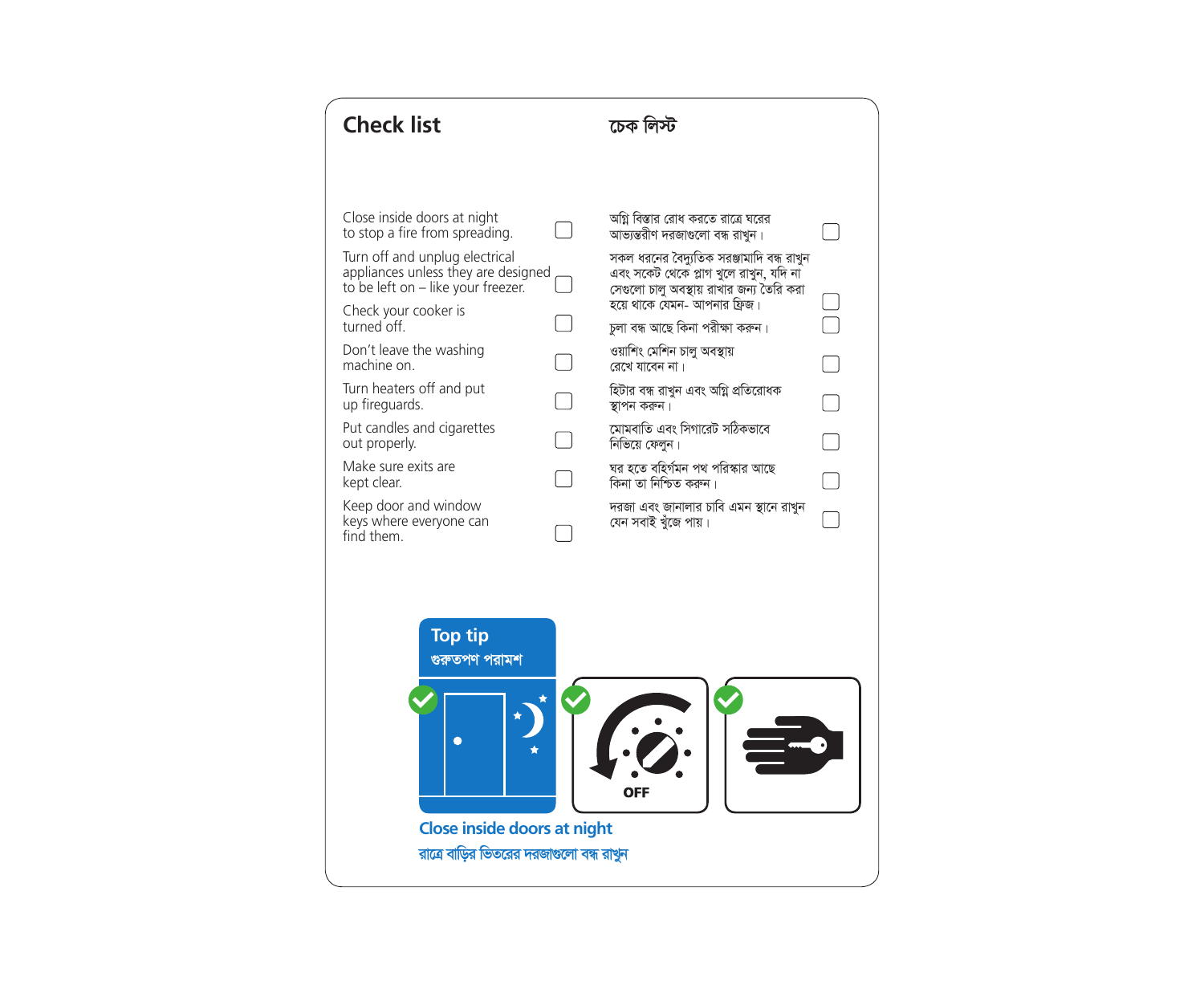

দরজা এবং জানালার চাবি এমন স্থানে রাখুন যেন সবাই খুঁজে পায়।

ঘর থেকে বহির্গমন পথ পরিস্কার আছে কিনা তা নিশ্চিত করুন।

মোমবাতি এবং সিগারেট সঠিক ভাবে নিভিয়ে ফেলুন।

হিটার বন্ধ রাখন এবং অগ্নি প্রতিরোধক স্থাপন করুন।

ওয়াশিং মেশিন চালু অবস্থায় রেখে যাবেন না।

চুলা বন্ধ আছে কিনা সেটা পরীক্ষা করুন।

সকল ধরনের বৈদ্যুতিক সরঞ্জামাদি বন্ধ রাখুন এবং সকেট থেকে প্লাগ খুলে রাখুন, যদি না সেগুলো চালু অবস্থায় রাখার জন্য তৈরি করা হয়ে থাকে। যেমন- আপনার ফ্রিজ।

অগ্নি বিস্তার রোধ করতে রাত্রে ঘরের আভ্যন্তরীণ দরজাগুলো বন্ধ রাখুন।

ঘুমন্ত অবস্থায় আপনি অগ্নিকান্ডের শিকার হবার অধিকতর ঝুঁকির মধ্যে থাকেন। সুতরাং ভালো অভ্যাস হচ্ছে ঘুমাতে যাবার পূর্বে ঘরবাড়ি পরীক্ষা করা।

চেক লিস্ট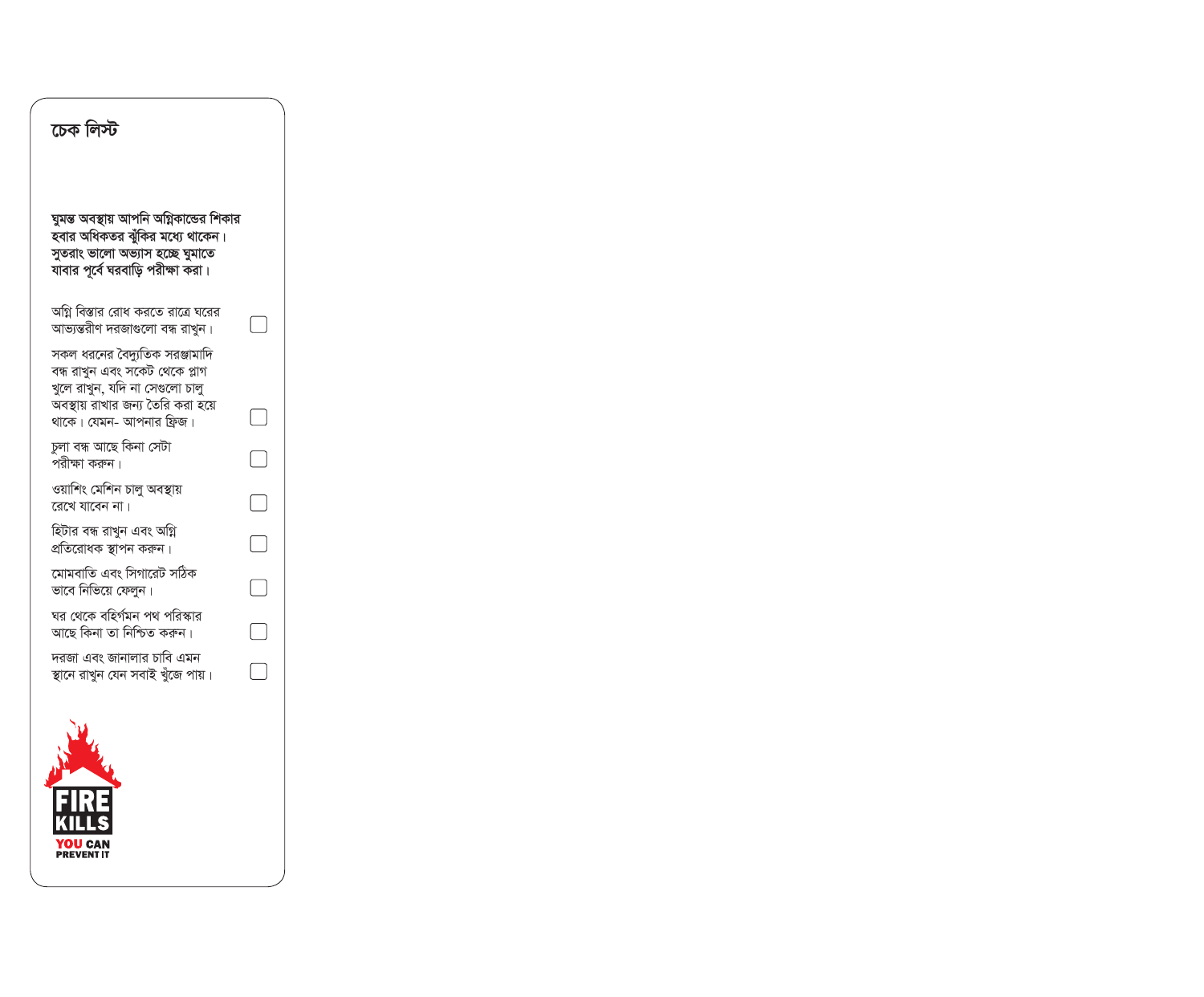## ঘুমাতে যাবার আগে পরীক্ষা করুন